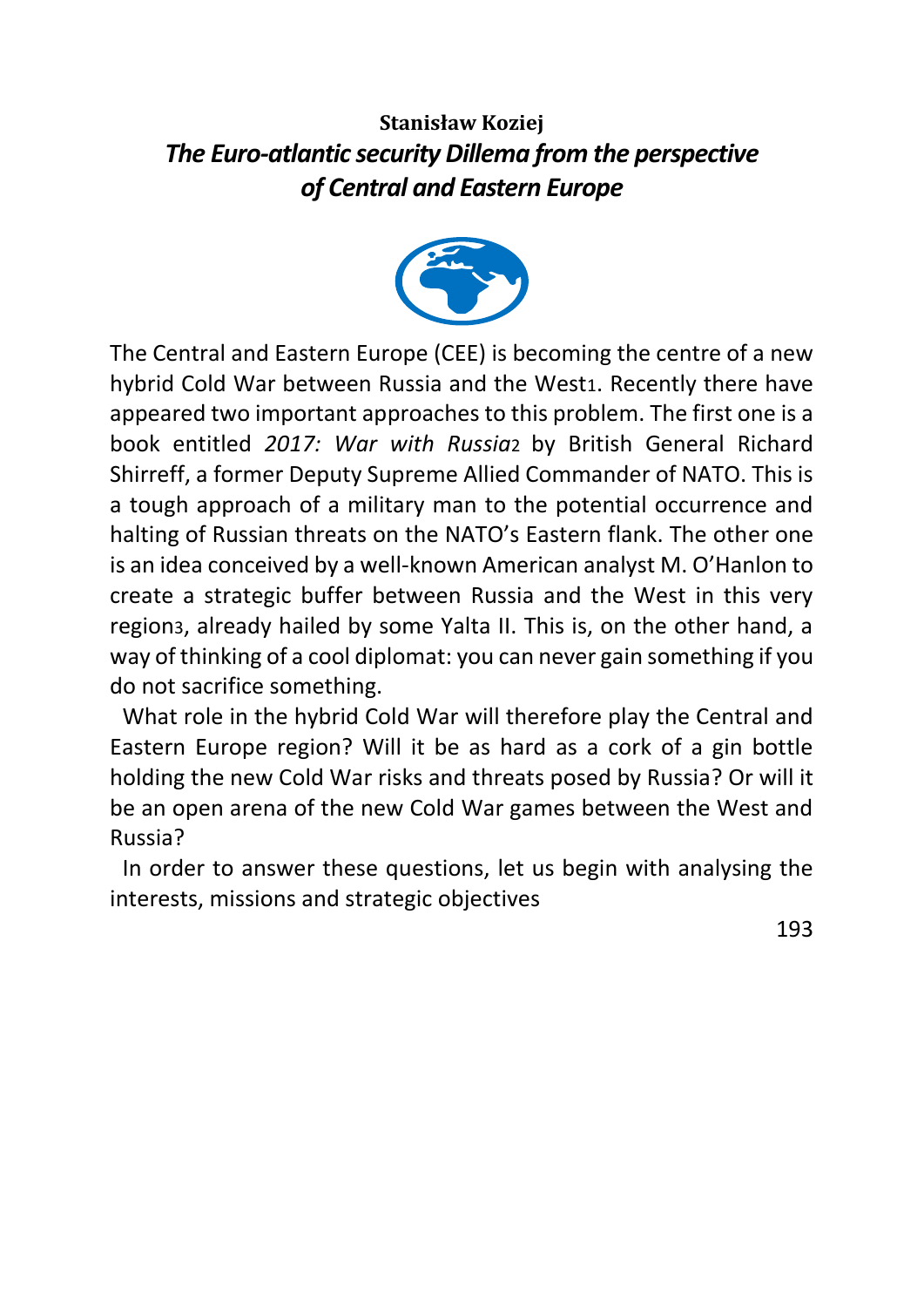of the main actors influencing the CEE region, followed by examination of basic interactions between them contributing to the security environment as well as its evolution in the context of security in the region. These actors undoubtedly include the USA – as a global security actor whose interests are also located in the CEE region and mainly implemented through NATO (but not only); Russia – as the main source of concerns, challenges and threats for the region, and finally – Europe in a broad sense, with its unique organisation, the EU, delicate and politically fragile, but offering great opportunities.

## *Interests, missions and strategic objectives*

In the most general terms, it can be said that national interests of the United States and Russia and the missions of NATO and the EU are fairly clear. They can be briefly summarized as follows:

- the United States intends to maintain global hegemony;
- Russia has ambitions to become one of the global decisionmakers4,
- the mission of NATO is to ensure permanent stability of the Euro-Atlantic space and security of its members, and of the EU to ensure the secure conditions for the effective delivery of socio-economic development of its member states.

The short-term strategic/political objectives leading to the implementation of these interests and mission are still largely unknown.

The United States – as the main world actor – plays a key role, not only in the context of the Central and East 194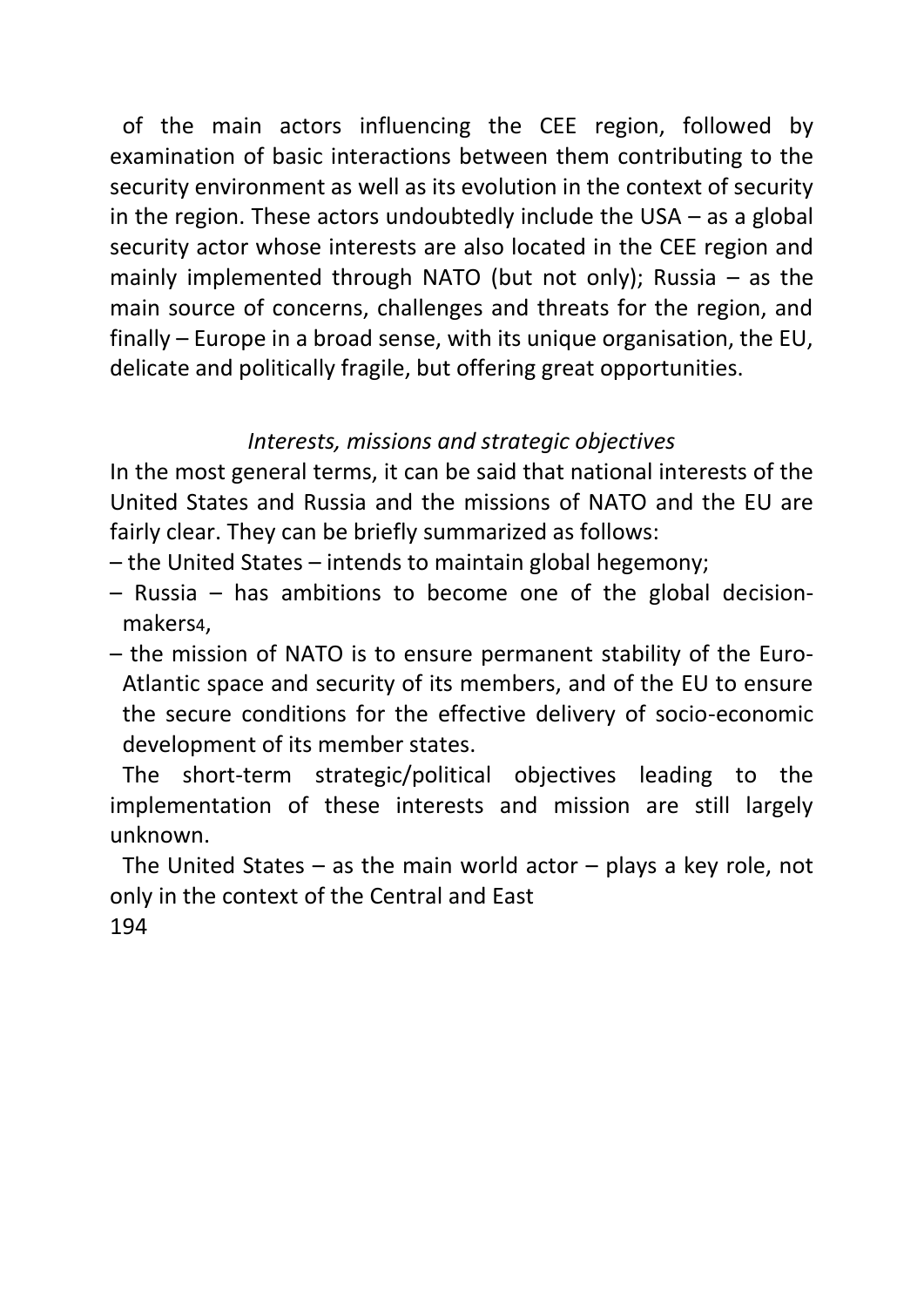ern Europe, but also as regards general security in the Euro-Atlantic space. Throughout the 20th century, this superpower determined the fate of Europe, successfully extinguishing the fires of both world wars and winning the Cold War5. Thus, when today the U.S. President at some point started to question the transatlantic relations, Europe had been given cause for concern. It is worthwhile, however, to point out the evolution of these causes for concern: from very strong concerns during the period of the election campaign and the first days of the presidency to the period during which the American strategy to maintain its presence in Europe was gradually developed.

Nevertheless, it should be noted that the world is still not fully clear about the interpretation of some statements made by President D. Trump. Some light on the issue of U.S. international intentions is cast by the new6 National Security Strategy published in late 2017. Among other things, it is clearly visible that the President's slogan "America First" will not, after all, mean taking direction towards isolationism in the matters of security, which some feared. The United States intends to remain an active, even expansive, player in the pursuit of its interests. This also means that it will be actively involved in the Euro-Atlantic security. In accordance with the new security strategy, the United States still finds Europe important and confirms its obligations within NATO, which remains an essential instrument of American policy. This is conditional, however, on meeting by the European allies of the requirements, mainly in respect of an increase in defence spending.

At the same time, it has been long apparent from the American perspective that the Euro-Atlantic area is only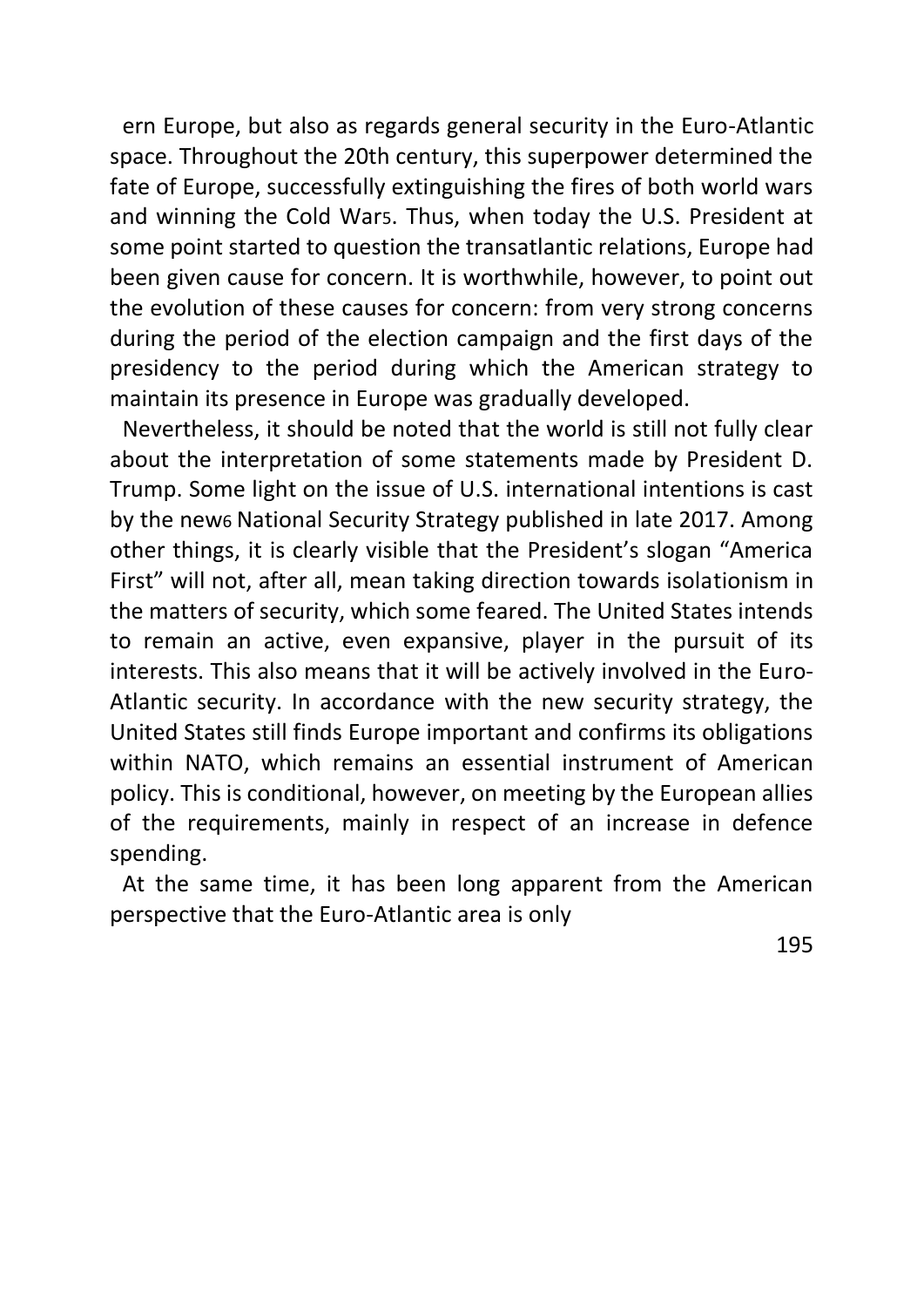one of the wings in the U.S. security system. The Asia-Pacific wing, where the birth of a new rebellious nuclear player in the form of North Korea adds to its complexity7, has been growing in importance8. The problems experienced by the United States with North Korea are also one of more difficult issues for Europe, including the Central and Eastern Europe. The risk of conflict, including a nuclear war, must also for example affect NATO, along with the possibility of NATO being directly involved in it, which would undoubtedly happen if the territory of the United States was attacked. All in all, the problem of how to optimally balance the two wings – the Euro-Atlantic and the Asia-Pacific – constitutes, in my opinion, the main dilemma of the U.S. strategic objectives of the current decades, which has not been resolved yet.

From the point of view of security of the Central and Eastern Europe, this is of key importance, as only the presence of the United States can effectively balance the Russian pressure on the region.

Russia is the factor of the highest gravity from the perspective of security in the Central and Eastern Europe. Its policy determines the behaviour of two other basic actors, namely: the United States and Europe. Russia, on the other hand, has already decidedly taken the direction of revising the post-Cold War international order, seeking for itself the role of one of the global players9.

The internal condition of Russia defies unambiguous assessment. In the political and social dimension, Russia is under the authoritarian management of President V. Putin, which is a 'soft' version of the former tsarist despotism. It suits the Russians, they fully accept such political system, because a tsar-like President is the only reliable reference point in their uncertain lives. At the same 196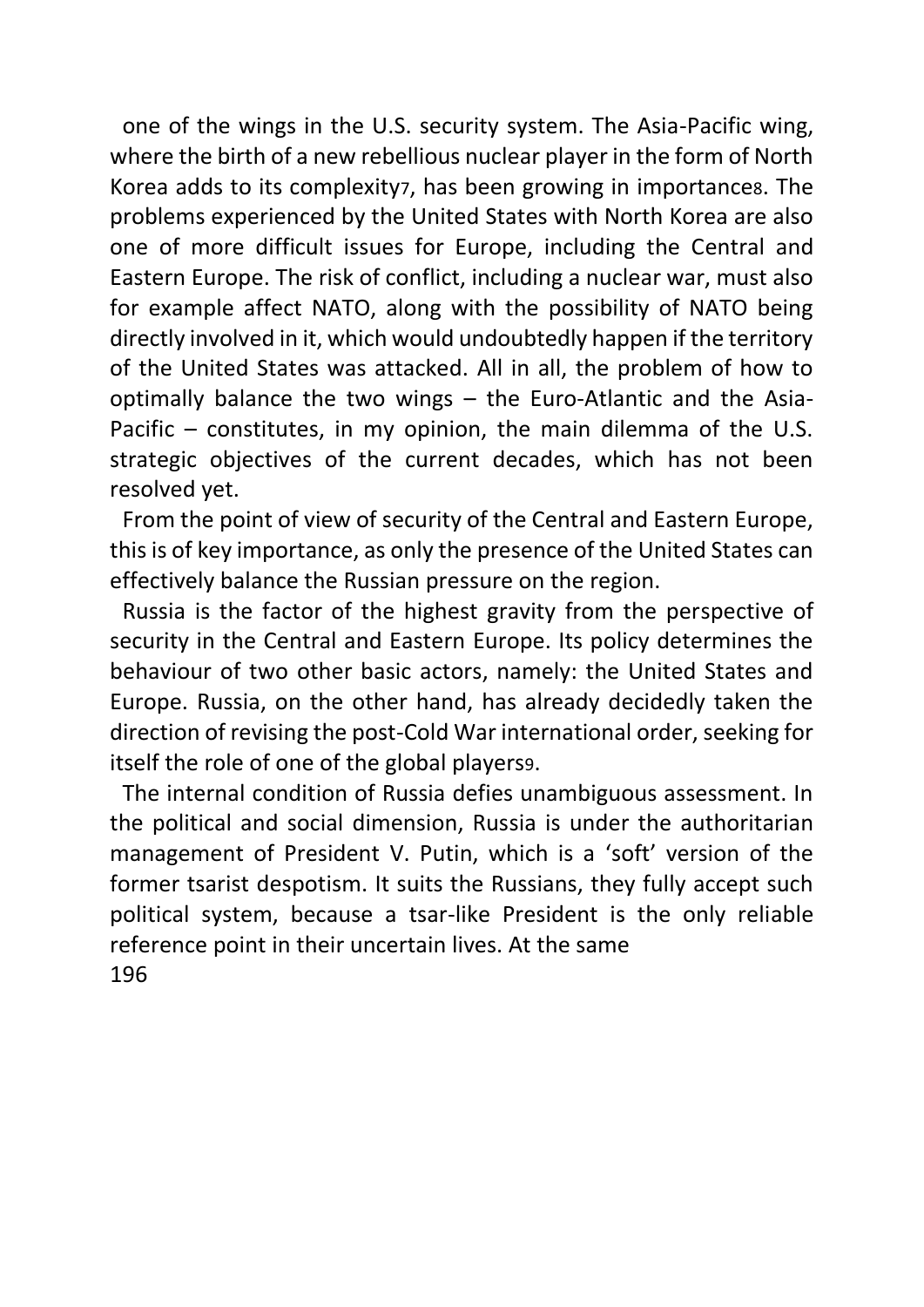time, such character of the potential of the authority also becomes, however, the main source of risk posed thereto. Should it demonstrate any weaknesses, helplessness or hesitation – it will immediately lose confidence and support. The Russians will desperately look out for another strong man in the Kremlin.

An important instrument of the strength of the Kremlin is of course its military potential10. In this respect, Russia is undoubtedly a superpower, especially a nuclear one11. The restoration and development of this potential that has been taking place over the last decade is really impressive, but also very expensive. A slowdown in military spending is already apparent and it will decrease the pace of its development as compared to the other countries. Thus, if the past military spending was to be used for political purposes, the armed forces would have to be used now, because later they will become relatively weaker.

The military spending is undoubtedly a heavy burden on the Russian economy. In the economic dimension, Russia dwarfs in comparison with the other superpowers. It is largely, unilaterally and fundamentally, dependent on the export of energy resources, which means that its economic destiny is not in its control. Economic forecasts for Russia are rather pessimistic.

At the same time, used to hardships, the Russian society is also more poverty-resistant than any other. It can withstand any hardship in the name of Russian pride. This gives the political power more freedom and, larger than in other countries, margin of acceptable risk. This margin is not unlimited, though. It is true that in the short-term, Russia is not threatened with an internal collapse, but in the long-term such risk exists, similarly as in case of the collapse of the USSR. Strategists in the Kremlin must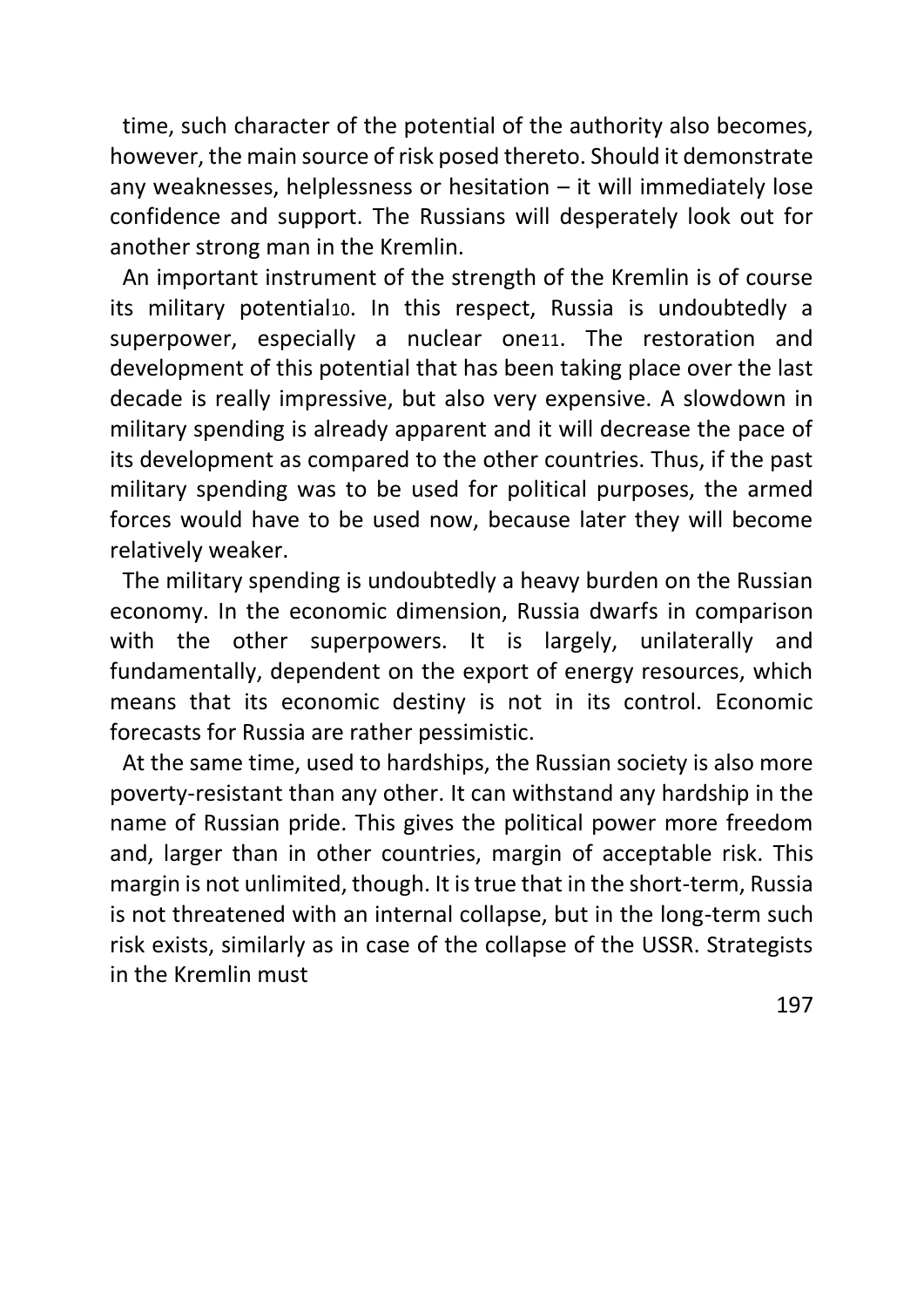be aware of it, thus they may attempt to gain whatever is possible in a short-term (safer for Russia) perspective, in order to freely implement the unavoidable and difficult internal changes in the longterm perspective.

It can therefore be assumed that Russia has already probably realised that it has run into excessive costs associated with the development of its military potential and extensive military involvement in Ukraine and Syria12. It seems that as an afterthought it has started to seek for a strategy to rationalise its international activity without losing face in the international arena, without jeopardising its social support or causing any turbulence inside the country. How to maintain control of the post-Soviet space and continue to weaken the West, with a view to improving its global role against such background, in a manner that does not entail excessive costs, in particular in economic terms – this is a major dilemma of the new Cold War launched by Russia against the West.

On the whole, Russia is under severe pressure of internal factors – the fact that the long-term internal changes are inevitable intensifies pressure on external activity in the short-term perspective. This is dangerous for the Central and Eastern Europe, as it may become the main target of such Russian pressure and strategic expansion.

The collective actors of Euro-Atlantic security, i.e. NATO and the EU, are also facing dilemmas, which have not yet been resolved or clearly defined.

The North Atlantic Alliance made a U-turn at the most recent summits in Newport and Warsaw, departing from its expeditionary priorities in favour of direct security of its territories. In its mission and tasks, it returned to its 'roots', the basic statutory function – protection of member states' territories. The most important change 198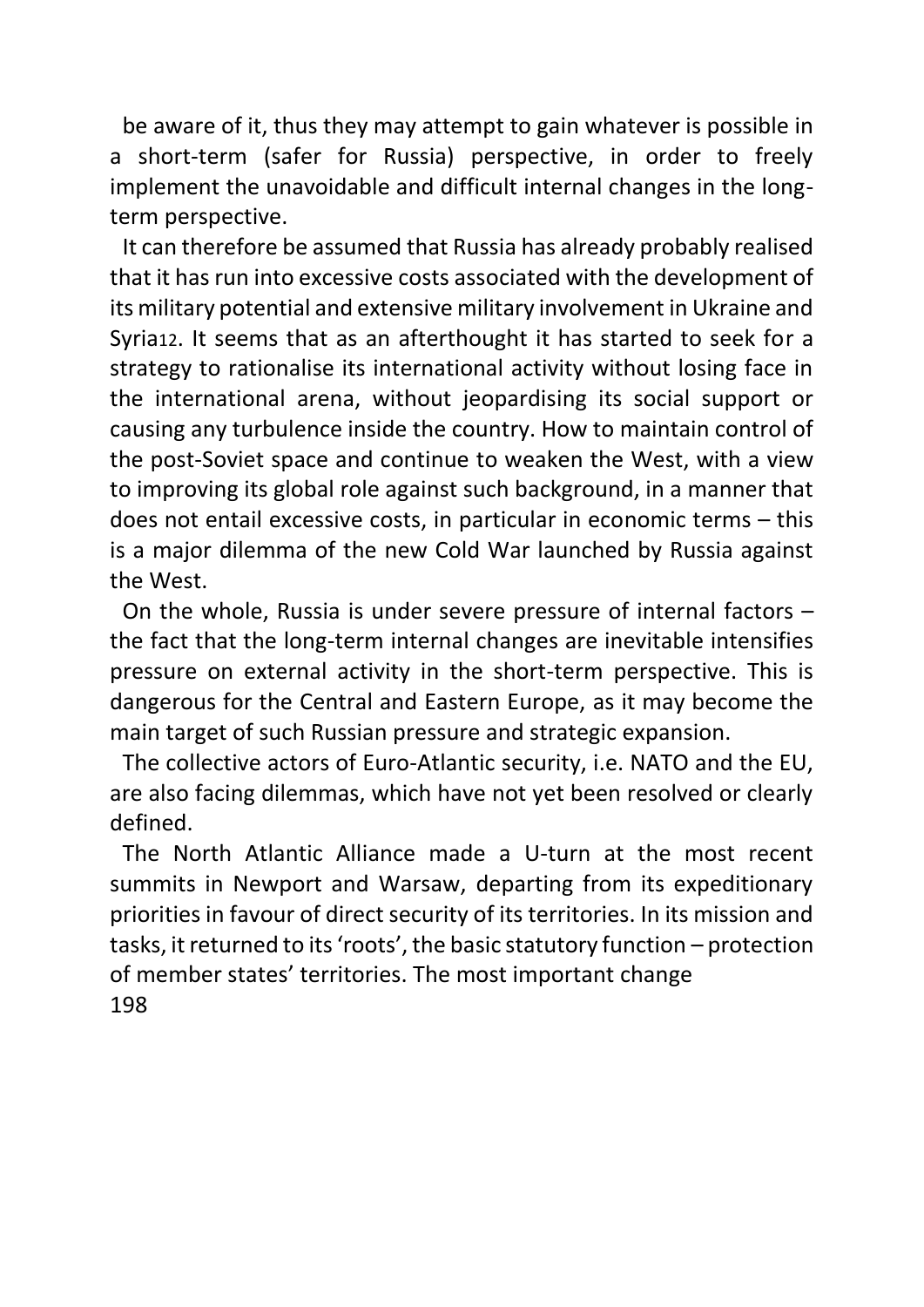took place in relation to Russia. However, NATO has not decided yet whether this is enough or whether it will be necessary to move more strongly towards the new Cold War security mechanisms, including the adoption of adequate rules of defence against the Russian threats13. There is a growing awareness that the alliance needs a new strategic concept corresponding to the conditions of the new Cold War with Russia. Thus, the relevant work may be commenced at the 2018 summit.

As for the EU, it has been undergoing a serious crisis. It is true that, unlike NATO, it has its new security strategy14, but its practical implementation still remains an open question15. In the first place, a pressing challenge becomes the following: how to balance the required unity of action with the necessary move forward. Is it better to expand the European pack in order to smooth the zig zag path of uncertainty and crisis or is it better to stick together to help the stragglers? The final choice has yet to be made, although the lead of the European pack has already started to form around Germany and France.

All in all, it seems that there is a growing conviction in Europe that the only solution can be what not so long ago was regarded as the worst possibility – namely, a flexible multi-speed Europe. A solution for Western Europe and, at the same time, a serious risk for Central and Eastern Europe. Some of its countries, for example Poland, largely at their own request, may become a peripheral and weakened link in Europe.

A potential collapse of the EU is particularly risky for the CEE countries. This would lead to the emergence in this region of the so called 'gray-zone' of security, where the interests of Russia and the West would intersect.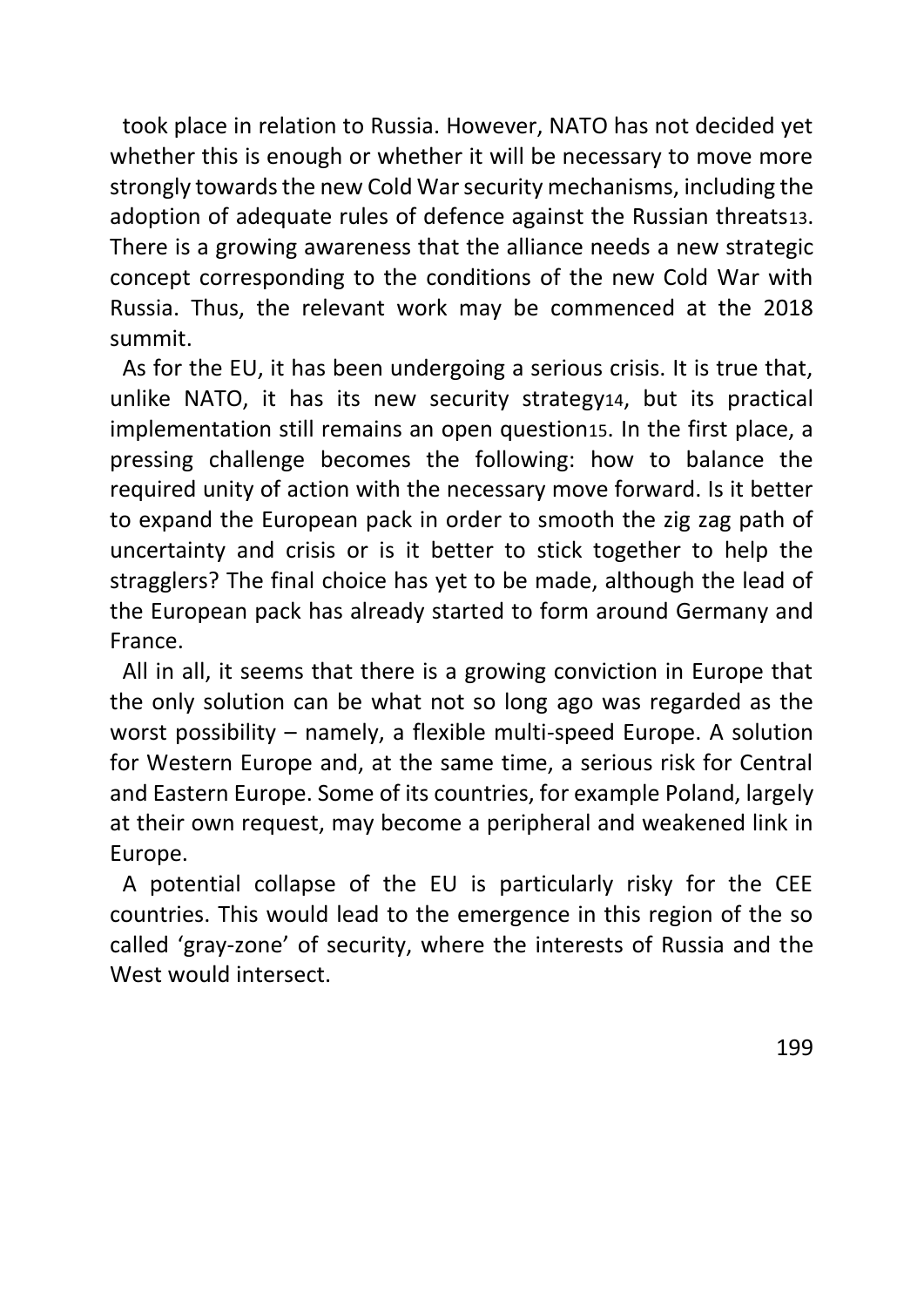### *Strategic environment*

From examining the condition of individual elements of the 'Euro-Atlantic' triad (the United States with NATO, Russia and the EU), let us proceed to the assessment of the relations between them, decidedly shaping the character of the security environment of the countries from the CEE region.

Before commencing the analysis, it is worthwhile to present a few more general theses on the current security environment of the West-Russia:

- in the period strategically preceding the current state of international relations, i.e. during the 20th century Cold War confrontation, the most important threat was a global nuclear war,
- the post-Cold War period is mainly characterised by attempts of the West to build in Europe, together with Russia, a cooperative security system,
- the Russian annexation of Crimea and intervention in eastern Ukraine defined the end of the post-Cold War era in the Russia's security relations with the West,
- the expansive policy conducted by Russia, also outside the so called post-Soviet space, practically expressed in its military intervention in Syria, marked the beginning of the new hybrid Cold War16 – that is another political confrontation between Russia and the West with the threat of armed violence (including nuclear weapons) in the background, but this time with more diverse and limited forms of these threats.

Moving on to more detailed analyses, let us begin with the relations of the U.S. and NATO with Russia, which 200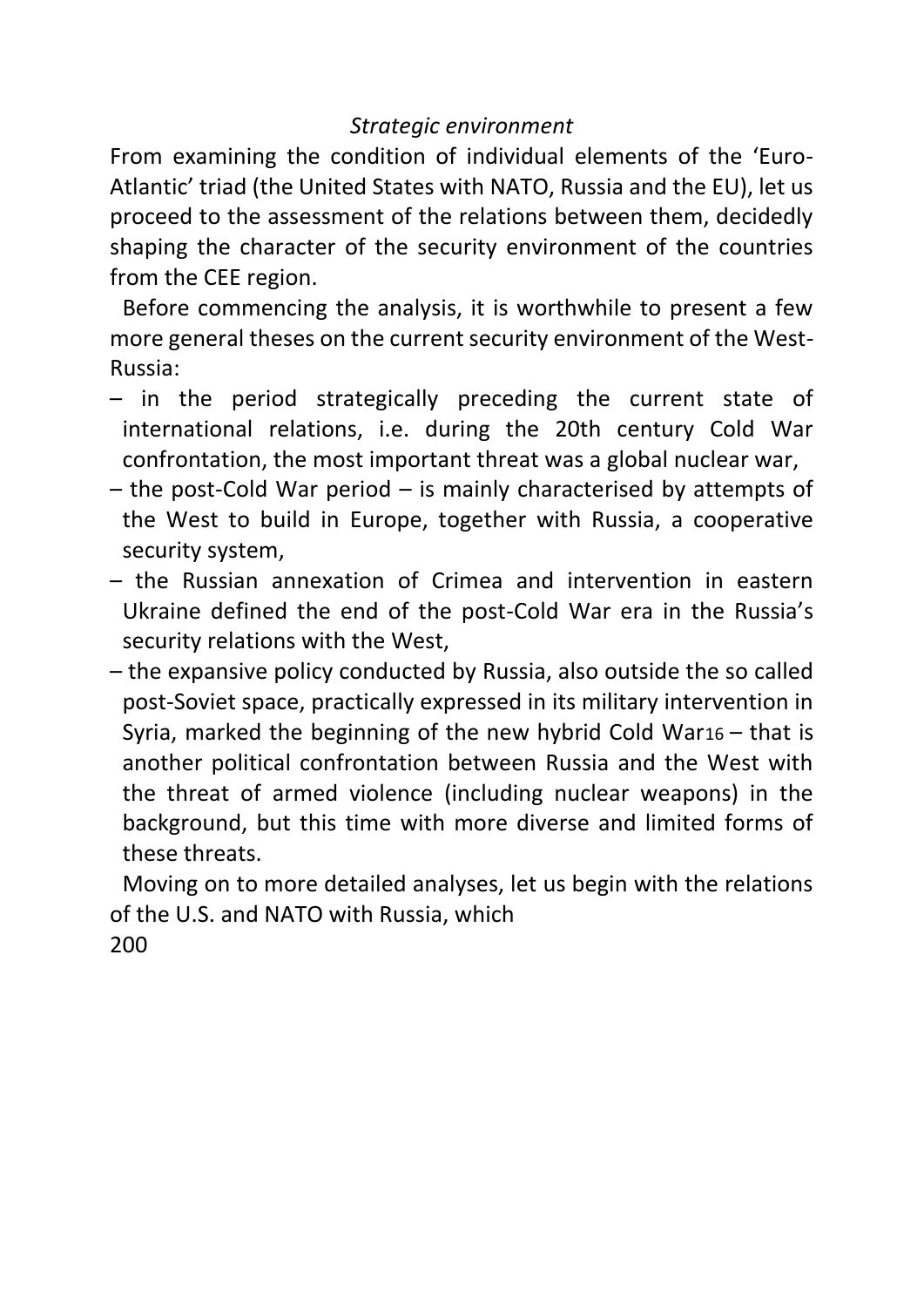are of key importance for the security of Central and Eastern Europe. The idea of 'new reset' in these relations originated at the time of D. Trump's triumph in the presidential election. Today, it seems that this option practically died before it had actually been born. The Russian-U.S. relations are acquiring the new Cold War character17. The clash of personality of D. Trump with that of V. Putin may even result in the sharpening of these relations to the state known from the times of R. Reagan. For Central and Eastern Europe this means that it may become a more important than previously area of U.S. interests, and at the same time, an area of clash with the Russian interests pursed here for centuries. What will this clash look like – remains an open and optional issue.

One thing is certain, though. In the east of the Euro-Atlantic area, the post-Cold War period ended a few years ago and *the new hybrid Cold War between Russia and the West is in progress*. As regards the methods, it slightly differs from the first, classical war of the 20th century, but as to its essence, it is quite similar. Both in the first Cold War and in this new one, the most important thing is political confrontation with the use of coercive measures, including the armed forces. There is a difference, however, in the character and content of the classical Cold War confrontation and the current new Cold War18.

In the global Cold War of the 20th century, the opposing blocks threatened, blackmailed and mutually deterred themselves with their military potentials, but refrained from direct use against each other of any armed forces. They were only indirectly involved in an armed conflict, through intermediaries in the so called third world (commonly named proxy wars). Things are not look different in the new Cold War. 201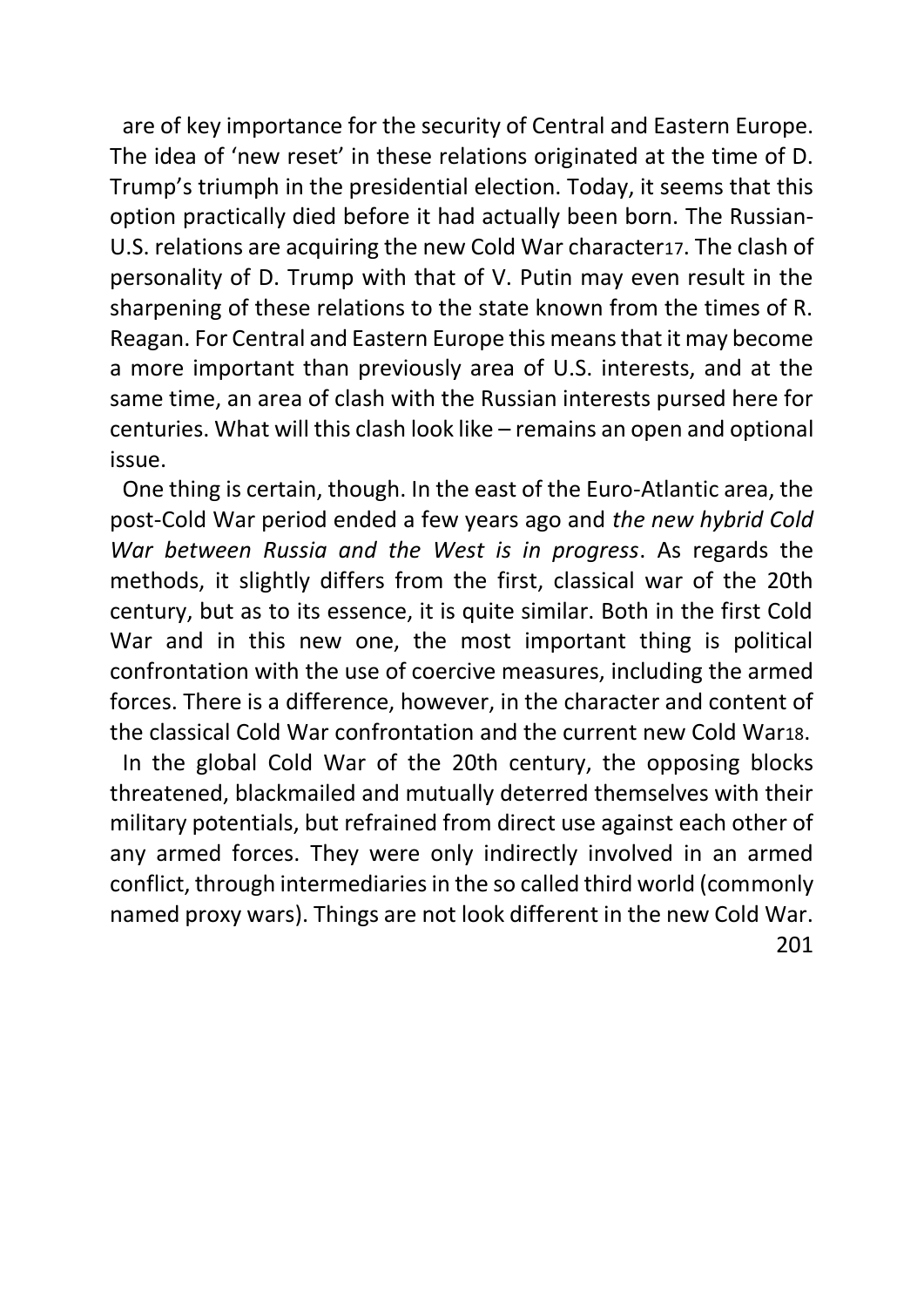Now, apart from deterrence and proxy wars (e.g. in Syria), the direct use of armed forces against each other is becoming more and more real, or has already become, even if only in cyberspace. Of course this is not about an overt, open use of the army 'with flags unfurled', but covert, secret, camouflaged operations, below the threshold of overt regular aggression, which is often, not very precisely, referred to as hybrid aggression/intervention19.

The information struggles, including in particular operations in cyberspace, play an increasingly important role in the new Cold War.

Russia includes within the arsenal of the new Cold War blackmail also *tactical nuclear weapon, with a doctrine of so called 'nuclear deescalation'*. It assumes that should the conventional conflict develop in a manner posing any risk to Russia, it may use tactical nuclear weapon, not against specific facilities of its opponents, but rather in an operationally neutral manner, in the air, at sea, in order to show the other party that we are on the verge of a full nuclear war, thus let us contain the conflict, de-escalate it and negotiate the end of the war. What we have obtained as a result of the aggression though, is ours.

At the same time, Russia is strengthening its military potential in the western part of the country20 and – *inter alia*, through such projects as the ZAPAD exercise – is building a *conventional 'kulak'*, whose purpose is to deter and secure a potential hybrid intervention in one of the Baltic countries. The possibility of carrying out such a successful intervention is tempting as an option of strategic discrediting of NATO, and thus the West as a whole. This would be a success of Russia in its new Cold War with the West. With this in mind, it has been building its capacities, developing doctrines, plans and putting them 202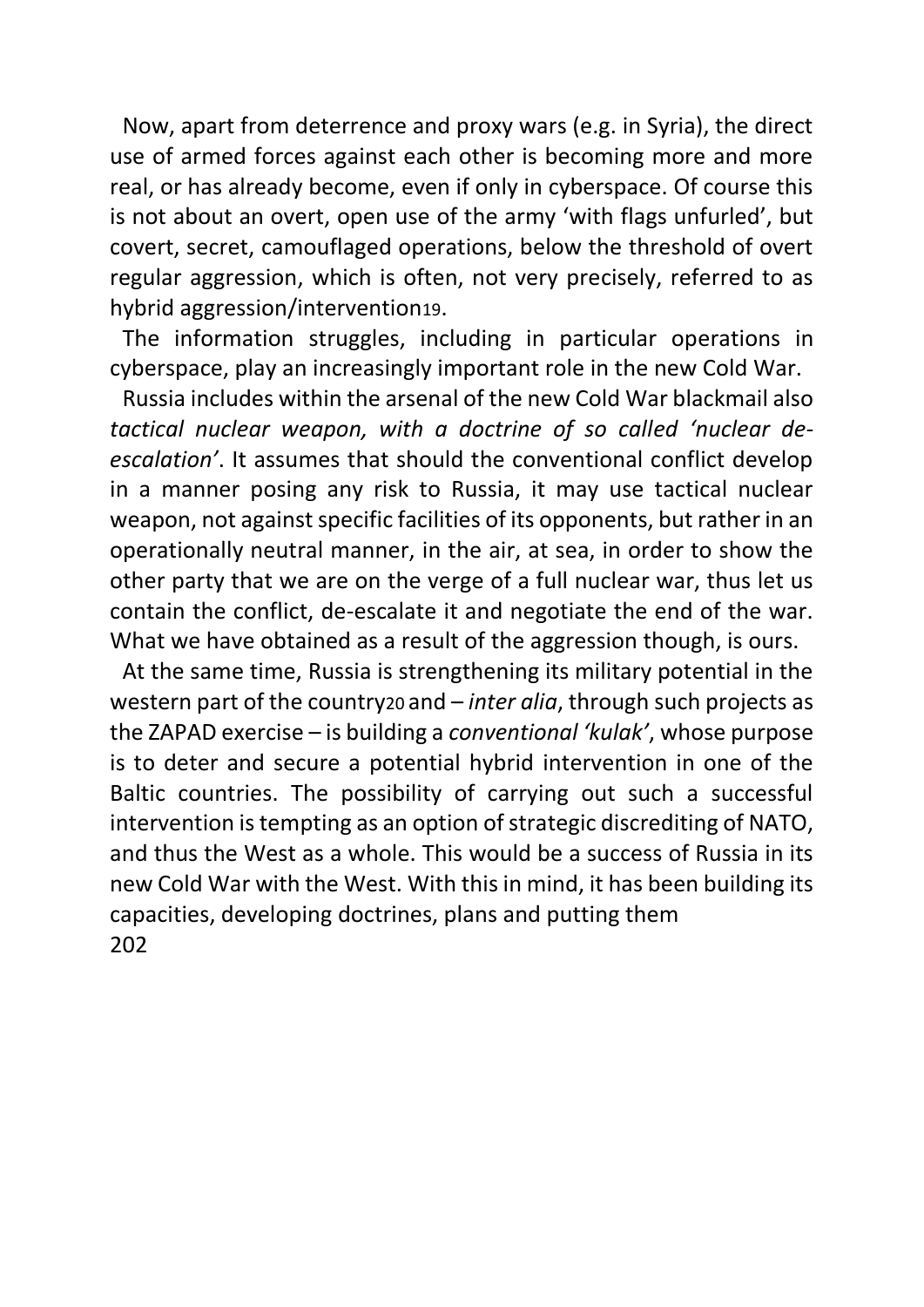to practical tests e.g. in such projects as ZAPAD manoeuvres21.

Thus, in the course of conceptual, doctrinal, organisational, modernisation and training work, Russia has prepared a relevant 'new Cold War strategic triad' for the purposes of confrontation with the West:

- *the concept of hybrid/subliminal aggression/intervention* in the soft NATO region, such as the Baltic countries, aimed at pulling any of them out of the NATO/EU structures, in order to undermine the credibility of the West as regards defence,
- *the quickly mobilised 'conventional kulak'* at the NATO borders to contain/prevent a potential armed response of the alliance to the subliminal aggression through the high risk of transferring it into an open armed conflict which, given the initial operational advantage of Russia, would have been already defeated at its preliminary phase,
- *tactical nuclear weapon with the so called nuclear de-escalation*  doctrine – as an ultimate fuse against transformation of the local/regional armed conflict into a full-scale war with the West, which Russia would eventually have to lose.

Overall, in the east, there is the whole range of new Cold War risks and threats:

- from the current political and strategic pressure along with cyberspace operations,
- through a threat of subliminal/hybrid intervention under cover of the conventional kulak and a limited conventional armed conflict under the umbrella of tactical nuclear weapon,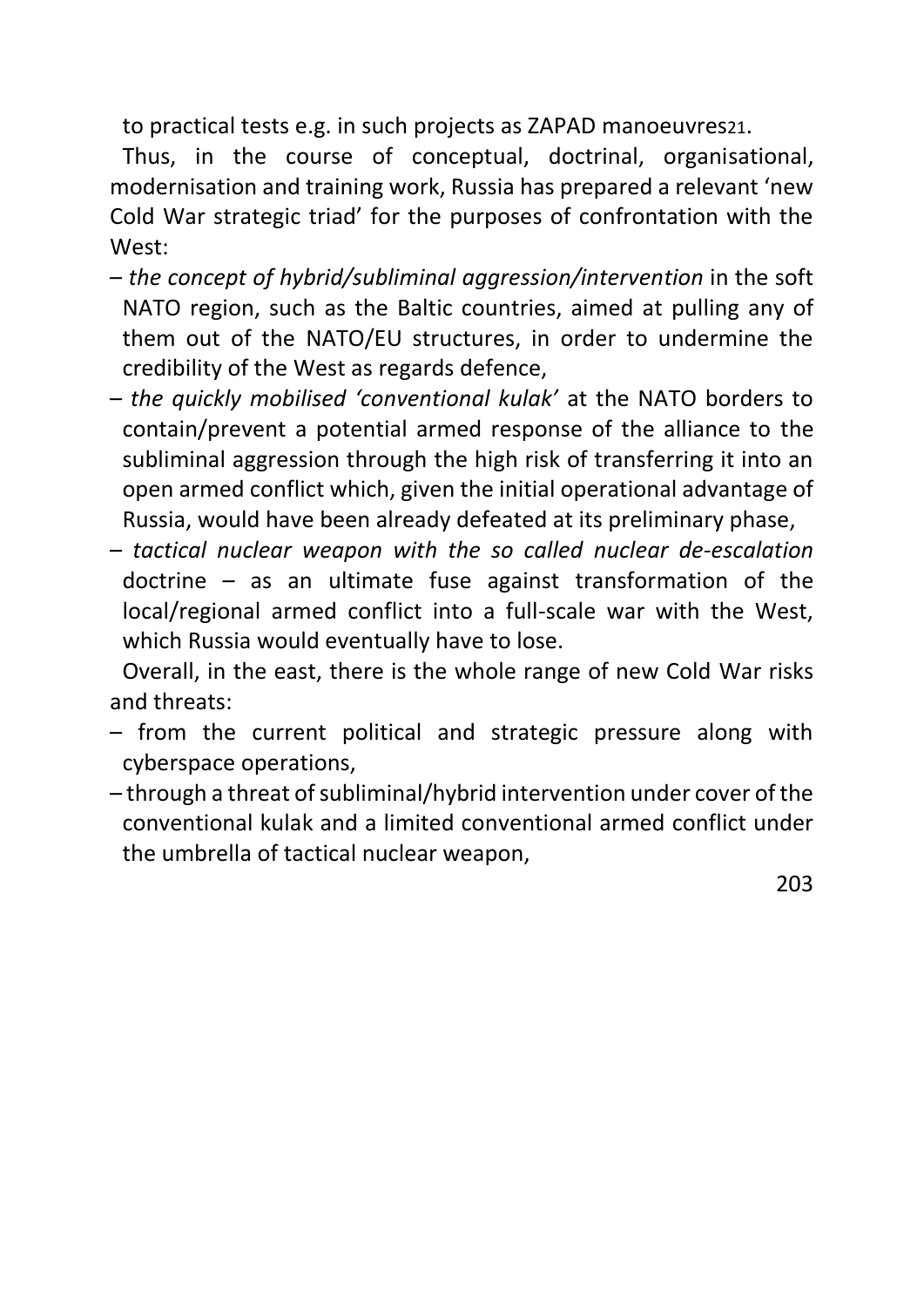– to the risk of a massive full-scale war, which is, nevertheless, mitigated and controlled – similarly as at the period of the 'big Cold War' of the 20th century – under the Mutual Assured Destruction (MAD) rule, which is still in force.

Such new Cold War confrontation is particularly dangerous for the CEE region, as it is first and foremost currently subjected to Russian pressure22, and exposed to the risks and military threats occurring in the Russian relations with the West23.

The relations between the EU and Russia are also complicated, similarly as its political and military relations with the U.S or NATO. There is an unsolvable dispute over the legal dimension of the annexation of Crimea and the related economic sanctions. Another important context in this respect are the European suspicions and concerns about the Russia's information interference in the political and, among others, election processes in the European countries. Russia is lying in waiting for the breakdown of the EU unity, for its collapse into multi-speed groups within the Community. Of particular importance for Russia would be the weakening of bonds between the countries of Central and Eastern Europe and the main countries in Western Europe, which would make it possible to include them within the gray zone of security.

It should be also noted that the EU itself has been struggling with other internal challenges, intensified by the impact of conflicts on the southern flank (in the Middle East and Africa), affected by the intra-Islamic crisis which generates threats for Europe, mainly in such areas as migration and terrorism.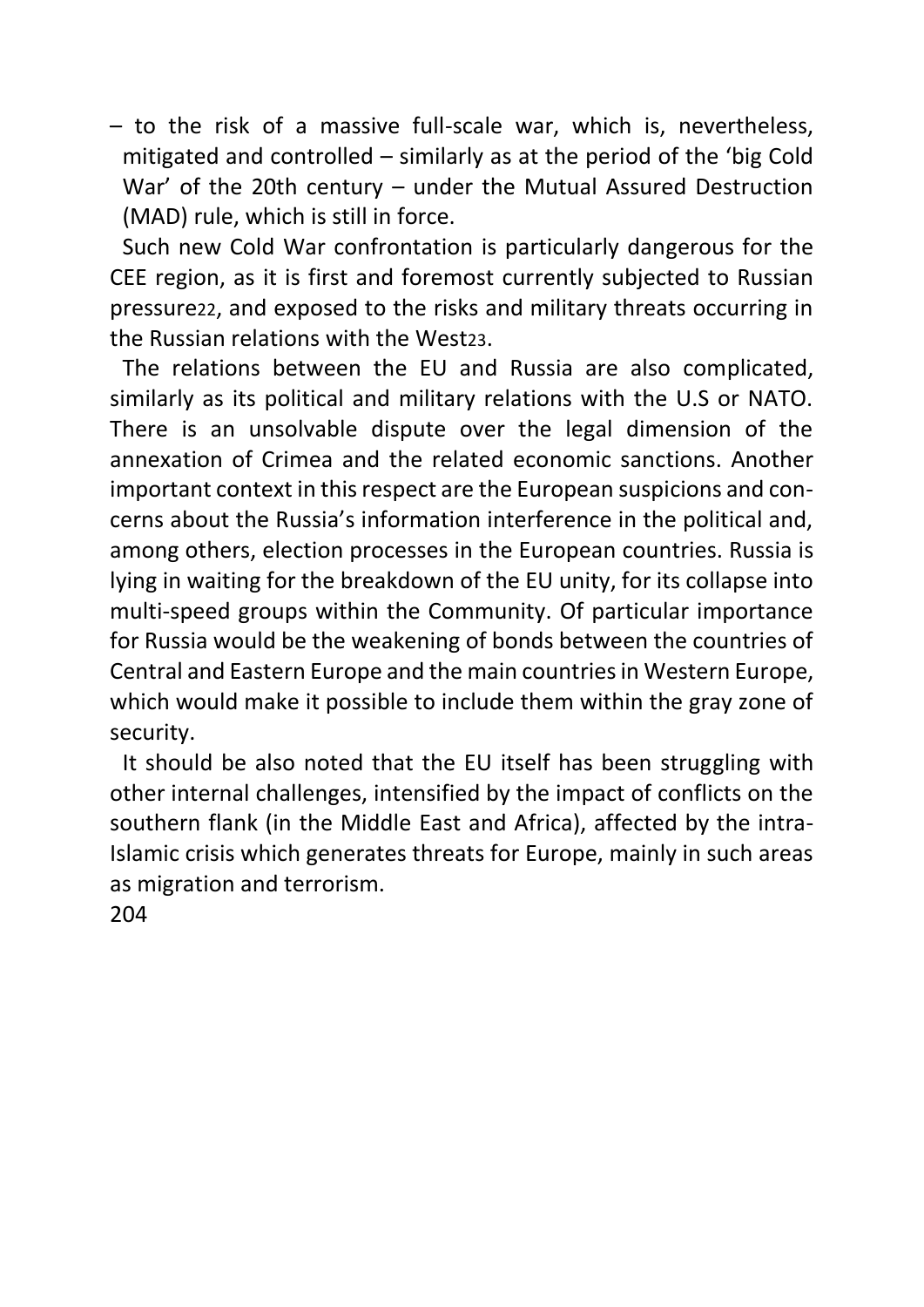Even if the Islamic State ultimately collapses, which is rather a foregone conclusion, the fighters diaspora threatens to intensify the spread of terrorist threats to Europe as well and to create here a kind of a large scale 'underground' terrorist movement (the 'underground Islamic State'). Terrorist threats associated with the inspirations of Islamic fundamentalism in Europe are part of a much larger problem of a strategic character. Europe faces a huge challenge of how to solve the problem of coexistence of the Western and Islamic civilisations within the European continent without causing any civilisational disaster<sub>24</sub>.

The situation is further complicated by the fact that the EU is now experiencing an enormous internal crisis. Edgy because of the financial crisis, undermined by the migration crisis25, weakened by liberal democracy crisis, struggling with intra-European terrorism, shaken by internal processes of nationalist populism, embarrassed by Brexit, and finally –worried about Russian information diversification, Europe is becoming weaker and weaker, also as a security actor.

Of course, the European Union is looking for a way out of the crisis. Last year, it adopted its new global strategy. It is at a high level of generality, a kind of 'big strategy', and now the need arises to specify its provisions within the framework of implementation plans and programs. The EU has been intently working on the implementation of this strategy in the three areas: political, economic and international. One of the important steps in the improvement of European security is the establishment and launch in 2017 of the PESCO program (Permanent Structured Cooperation)26.

Will these works lead to an unequivocal empowerment of the EU in the field of security? The European Commission assumes three scenarios for building within a decade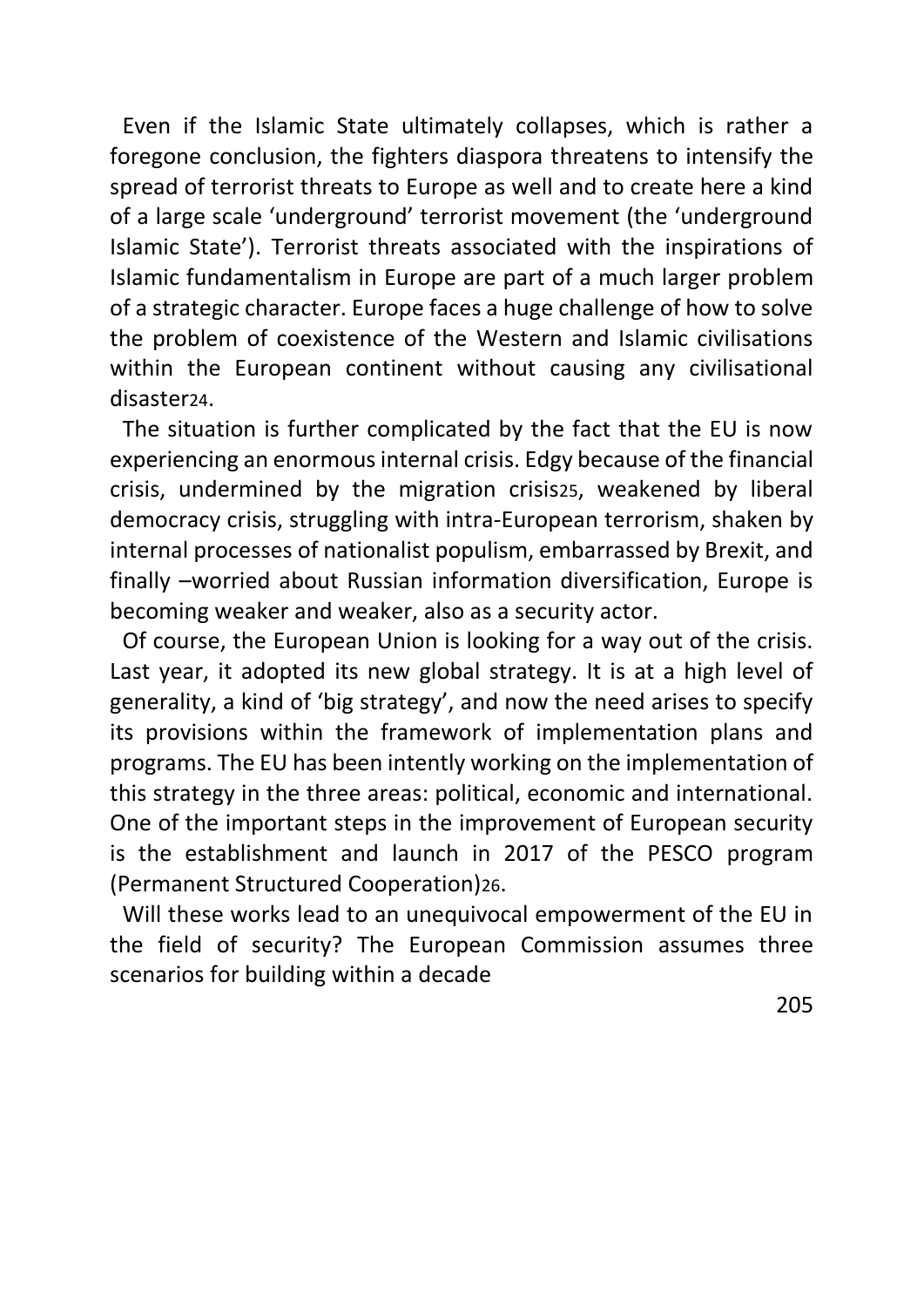the foundations for the creation of the European Security and Defence Union27. Depending on the political will of member states, these can be:

- *Security and Defence Cooperation*  continuation option, voluntary cooperation between member states in line with the *ad hoc* principle, depending on the actual needs and the situation, with the EU structures playing a minor role,
- *Shared Security and Defence*  increased financial and operational responsibility for mutual security, partial delegation by member states of some competences to the EU structures, in particular as regards non-military threats (terrorism, cyberthreats...), more regular, planned in advance, and not only *ad hoc*, cooperation between member states, especially in the sector of defence industries,
- *Common Defence and Security*  deeper cooperation and integration, synchronisation of defence planning, solidarity and mutual support on a standard basis within the Community, expanded scope of joint armament programs, particularly in the most technologically demanding fields, establishment of operationally-ready common military formations, complementing NATO in the performance of defence tasks28.

Frankly speaking, the above options are in fact subsequent steps of a single program within which all member states intend to establish the European Security and Defence Union. They indeed make up a single desirable and advantageous mega-scenario.

However, one should also take into account a possibility of another, disadvantageous and undesirable mega-scenario, when the consent of all to an action plan cannot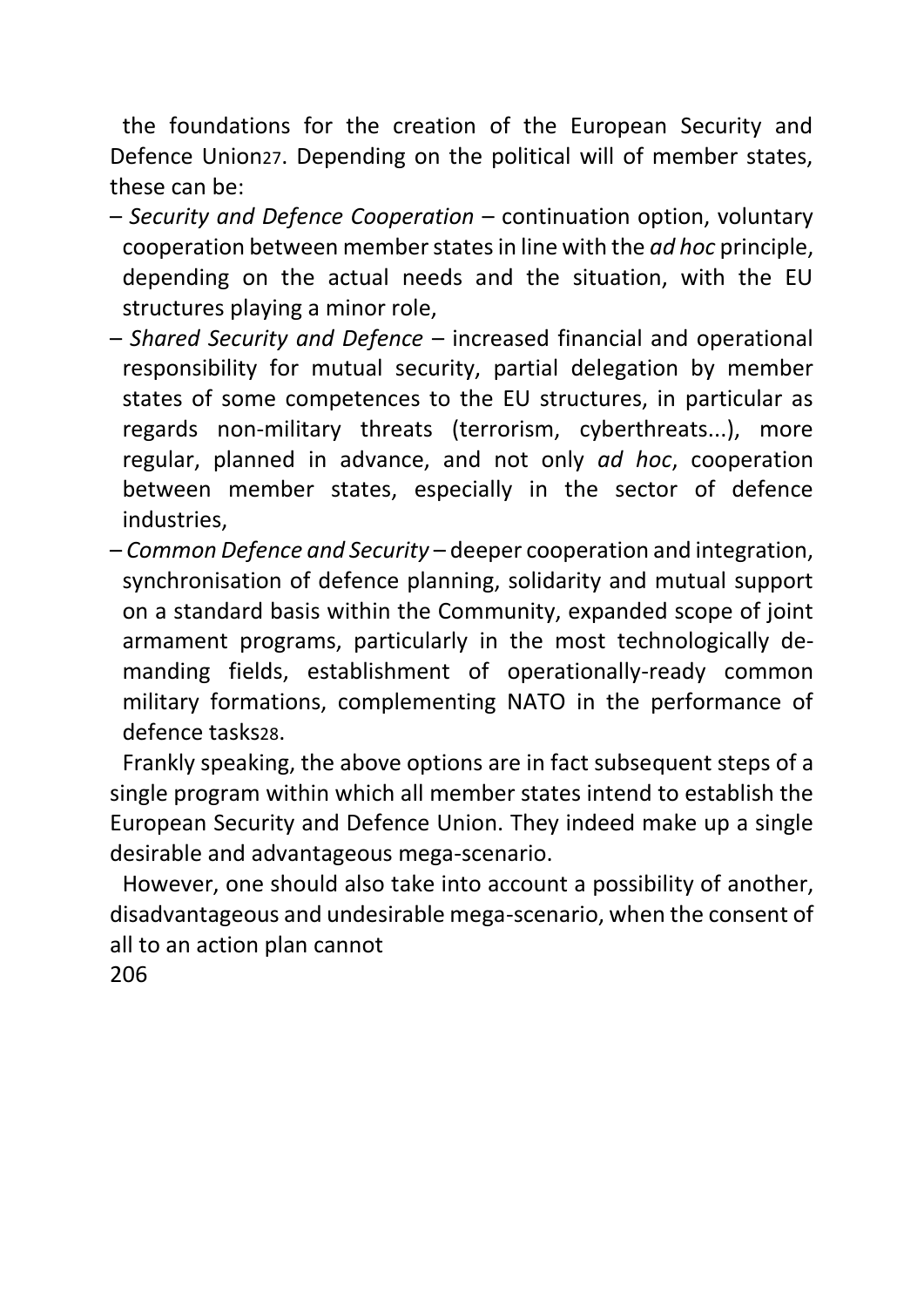be obtained and the EU will be divided into various integration circles (with varied integration rates) in the field of security: an integrated centre with loosely connected peripheries. How would such EU function in the area of security? At least two options can be differentiated as part of such negative scenario.

The EU of multiple speeds in the field of security would be a difficult to imagine 'political and strategic hybrid'. It can be assumed, however, that even under such conditions, when various circles (the EU subactors) are completely autonomous, with separate and even conflicting procedures, the EU would manage to develop certain mechanisms of cooperation, ensuring a minimum level of joint actions for security.

Such security structure would be slightly similar to an atom model: the hard core and free electrons kept in the EU orbit by the attractiveness of the core, but drawn away from it by the strength of independence. We would then deal with the scenario of *unbalanced (integrated and disintegrated) security and defence of the EU*.

It seems, however, that such EU would not last long, sooner or later it would fall apart into separate international entities. This is a scenario of *collapse of the European security*.

Unfortunately, some CEE countries, regrettably, including Poland, seem to be, probably involuntarily, working towards this scenario. An expression of this is presenting alternatives to the European integration in the form of absolute political and strategic mirages, for example the so called Intermarium or the Three Seas. A risk in the form of accelerated break-up of the EU is posed by counting on a potential strong support for such political and strategic mirage on the part of the U.S., allegedly looking for a counterbalance for Western Europe.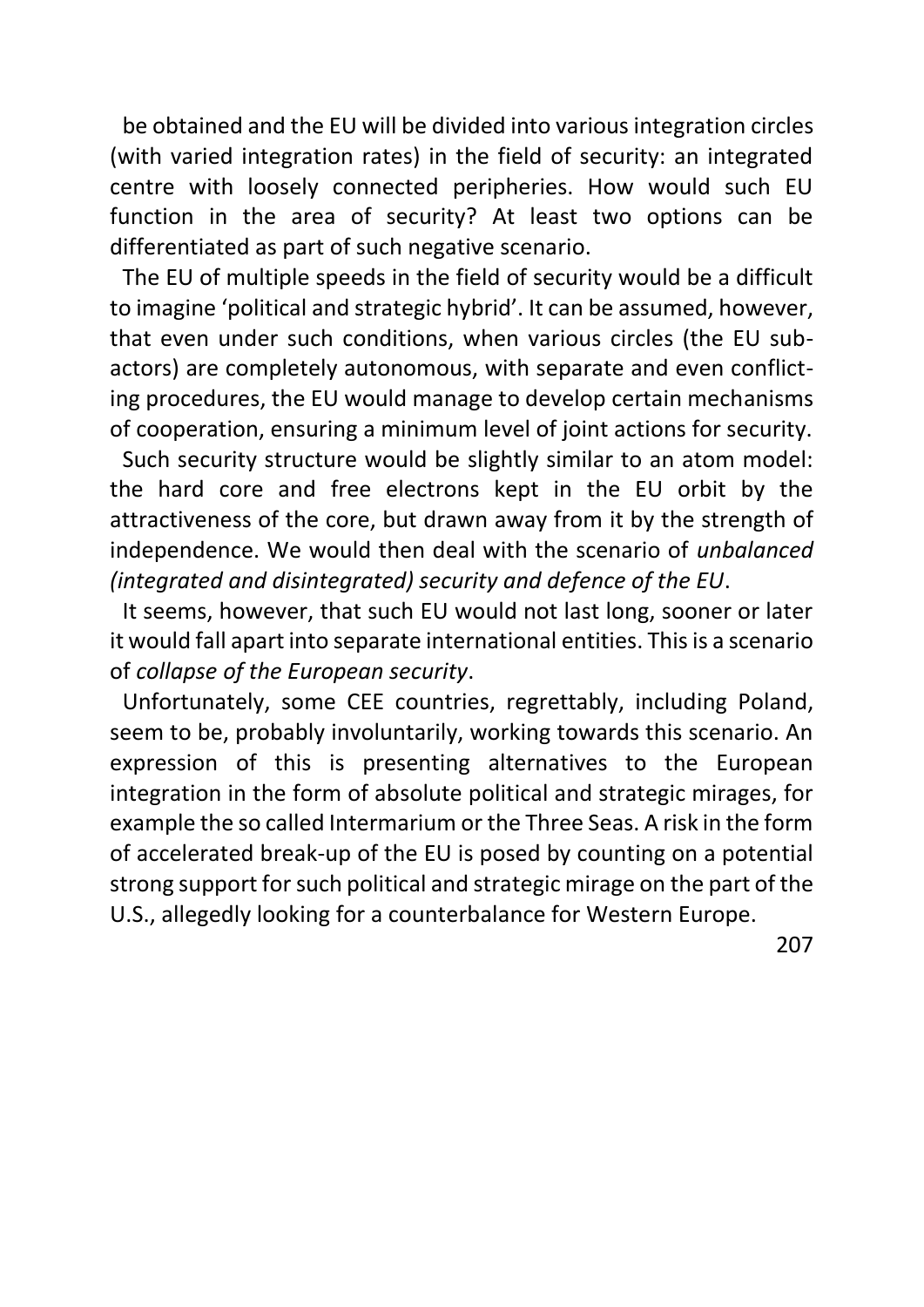On the other hand, it seems that one can look with certain optimism at the relations inside the Western world, in this case between the U.S and Europe, with NATO as the keystone. It is within its framework that the necessary combing of efforts exerted by the U.S. and Europe can take place. There is only one condition: the U.S. must see a real increase in the Europe's contribution to NATO, an increase in defence spending in the European countries. This is, one may suppose, a critical condition set by D. Trump, which he will not give up on. If the Europeans manage to convince him in this respect, we should not worry about the transatlantic bond. If not – the black scenario is to be expected. Due to the fact that even today the European countries commonly declare the will to increase defence spending, one can be cautiously optimistic about the future of NATO.

The most important challenge is, however, still open. It consists in finding an effective response to the strategic objective set by Russia, i.e. in my opinion, winning the new Cold War by destroying the credibility of NATO in consequence of pulling out of its structures one of its member states by means of a hybrid intervention/aggression. Another essential task faced by NATO is stricter cooperation with the EU that ensures the strengthening of the transatlantic bond which is of particular importance for security. The establishment of systemic cooperation between NATO and the EU could lead to the creation of a kind of *Euro-Atlantic Security Tandem* based on the strategic division of roles and tasks. Some progress has been noted in this field, although these are still only fragmentary actions. In order to give this cooperation a more strategic character, it would be worthwhile, perhaps, to establish the *Euro-Atlantic Security Council*, as a joint 208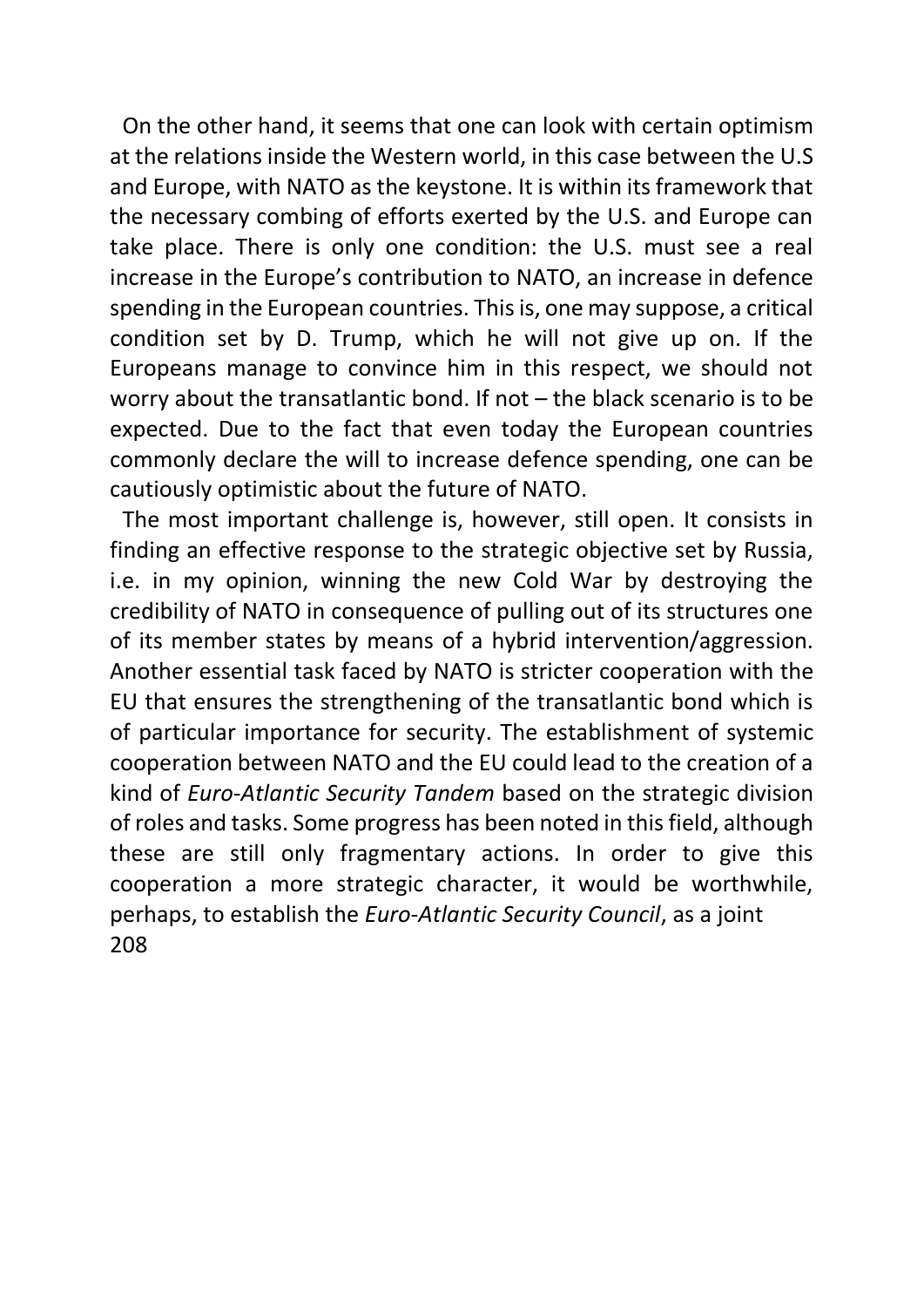forum of the North Atlantic Council and the European Council. Ideally, these issues should be included in the new strategic concept of the alliance and work on it should commence at the next NATO summit in Brussels.

From the Central and Eastern Europe's perspective, the fact that the U.S. has mobilised the European countries to intensify their defence efforts is positive. It would be risky, however, if these countries were unwilling to do so and the U.S. would loosen its ties with Europe, weakening especially NATO, an institution of primary importance for the security of the region.

Analysis of the modern Euro-Atlantic security environment can be summarised in the following five items:

- it should be strongly emphasised that, as history shows, also today war is not simply to be fought. A war (or a threat of war!) can also be and is used as an instrument of a cold war confrontation: it can be applied in order to threaten/deter, blackmail/de-blackmail,
- the new hybrid Cold War in the relations between Russia and the West is more than the 20th-century one characterised by diverse war threats,
- the new Cold War pressure has been primarily supplemented with actions in cyberspace,
- particularly dangerous under the conditions of the hybrid Cold War is the threat of covert (subliminal) aggression, which creates situations where reaching by NATO/the EU a consensus is difficult (it is hard to reach a consensus regarding uniform assessment of the situation, and thus to decide on an appropriate response) and limited aggression, under the umbrella of a Russian doctrine of the so called 'nuclear de-escalation' with the use of tactical nuclear weapon,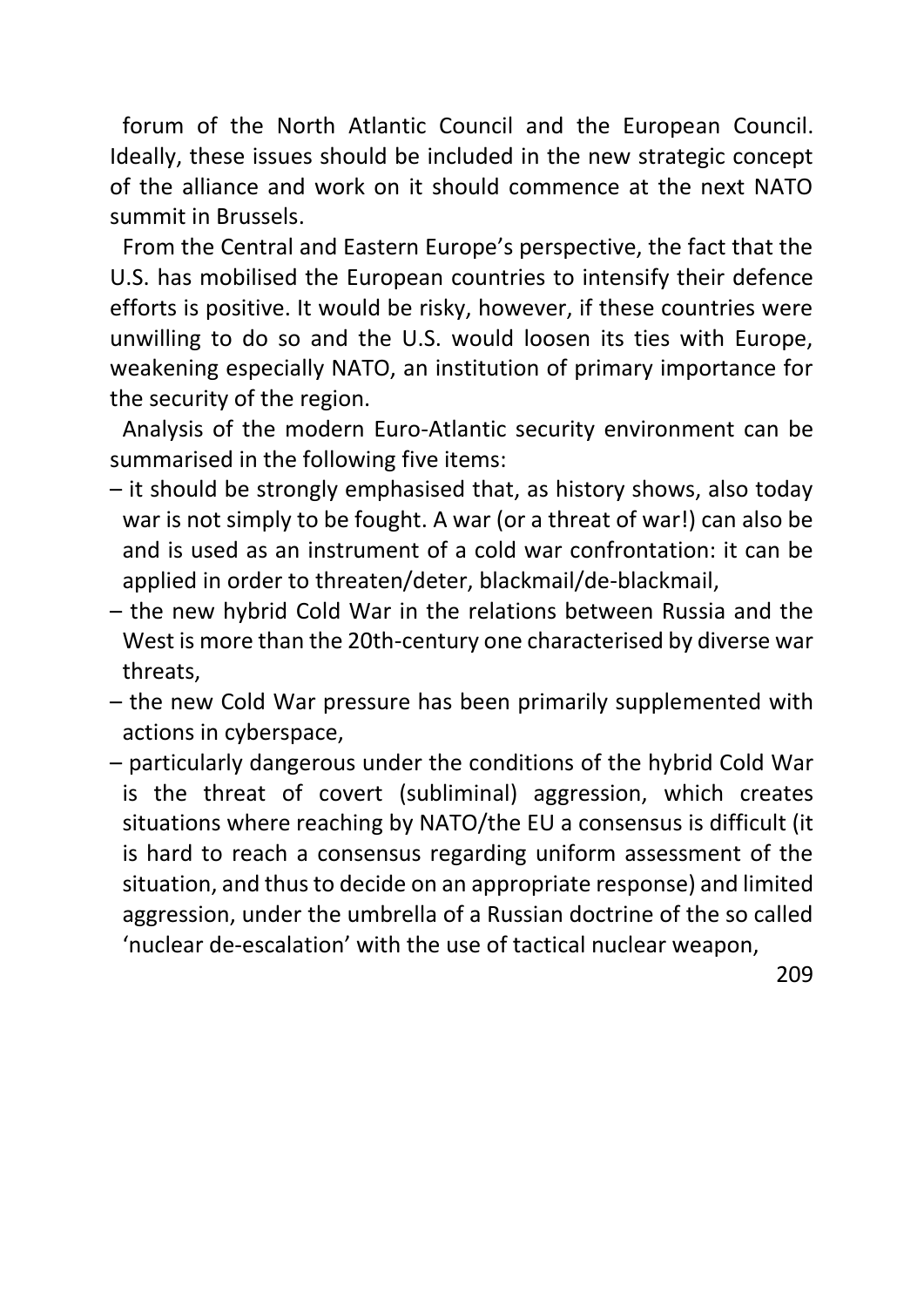– finding answers to these threats in particular is a condition of NATO/EU effectiveness and stable security relations between Russia and the West, which is of key importance for the security of the countries from the CEE region.

### *Scenarios*

The above strategic review allows to develop three general scenarios regarding the place and role of the CEE region in the Euro-Atlantic security. They depend on whether in the coming years the main tendency will be intensification of the new Cold War confrontation between Russia and the West, or looking for a way to mitigate it and 'defrost' the status quo.

In the first scenario that assumes a more intensified new Cold War confrontation, Central and Eastern Europe would play the role of a shield for the West, a restraint factor for the Russian pressure, the previously mentioned cork keeping the 'gin of the new Cold War threats' inside the Russian bottle. This is mainly about neutralising and reducing the pressure and threats of aggression against the Baltic countries: Lithuania, Latvia and Estonia. This means maintaining and demonstrating allied capabilities necessary both to deter against 'nonterritorial' aggression (with no intention of controlling or occupying the territory)29, below the threshold of open regular warfare, as well as a limited territorial aggression under the umbrella of blackmail threats of using tactical nuclear weapon (the nuclear de-escalation doctrine).

The role of a special restraint should be also played by the real and clearly demonstrated option of launching a retaliatory attack on the Kaliningrad Oblast, with a guarantee to maintain the so called Suwalki Gap30,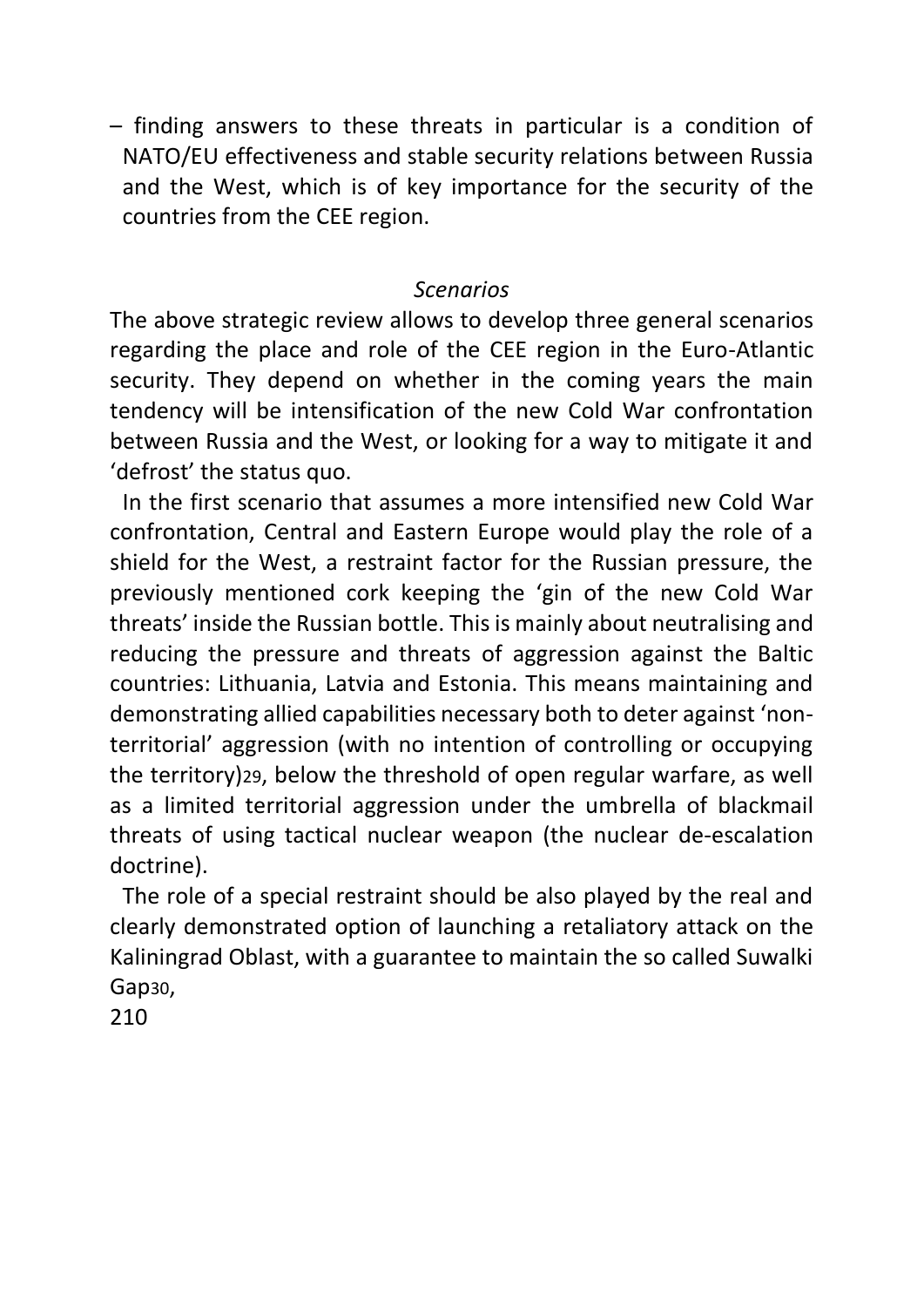a land bridge operationally linking through Poland the Baltic states with the other NATO countries. The foot kept n the Suwalki Gap and the lasso around the neck of the Kaliningrad Oblast are essential elements of deterring Russia from aggression targeted at the Baltic countries, and at the same time, maintaining the strategic stability in Europe.

This scenario would entail the need to further strategically strengthen this region, develop defence infrastructure as well as increase and consolidate the presence of allied forces. The countries of the region themselves would naturally be subjected to increased militarisation.

The other scenario assumes complete transformation of Central and Eastern Europe into a political and strategic buffer between Russia and the West, the region were influences of both the West and Russia are intertwined. This could only happen in the event of an internal collapse of the two current structures of the Western world in their present role, i.e. NATO and the European Union. NATO could collapse for example as a result of the U.S. withdrawal from Europe, and the European Union could break down into parts of so called different speed of integration. If this the case, the CEE countries could fall into the gray zone of security with strong Russian influences. It seems that a simultaneous occurrence of both above mentioned conditions - the collapse of NATO and the European Union – is not very likely, similarly as the 'black scenario' for the countries of Central and Eastern Europe.

The third scenario involves sacrificing by the West part of its interest in the CEE region on the altar of reverting the confrontation and seeking a new relaxation in the relations with Russia needed to pursue other important interests (in the Middle East or in Asia). This would be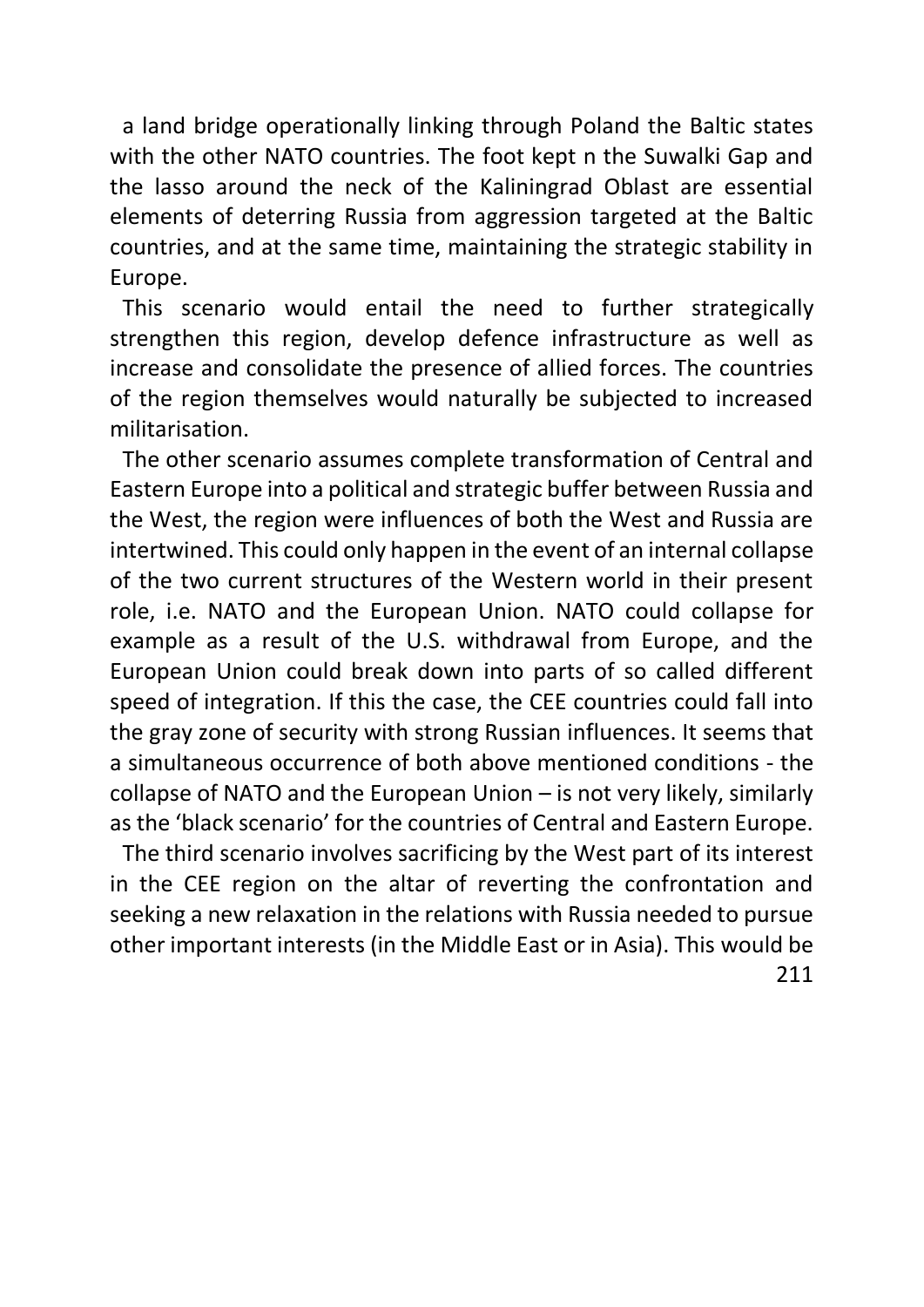'Yalta II', already mentioned in the introduction, a soft variant of Yalta arrangements for the division of influence zones in Europe. In particular, this could take the form of a smaller or larger 'demilitarisation' of the Eastern flank of NATO and the EU by the U.S. and the countries of Western Europe. This would also mean a silent and shameful consent to the existence within NATO of 'second category' countries, and in the EU – of 'lower speed' peripheral countries', and thus the consent to take into consideration certain Russian interests in this region.

As you can see, in all these scenarios the CEE region is highly sensitive to the shaping of relations between the West and Russia. It can be both a factor, important for the West, of stopping Russia under the conditions of the new Cold War confrontation, as well as a bargaining tool for a 'rotten compromise', not to mention the most dramatic option, i.e. becoming the main victim of the breakdown of the Euro-Atlantic structures. This calls for special requirements as regards the predictions and conduct of active policies by the countries from the region in order to minimise the bad scenario risk.

#### *Notes*

1. It was heralded much earlier by E. Lucas. See – S. Lucas, *Nowa zimna wojna. Jak Kreml zagraża Rosji i Zachodowi*, Rebis Publishing House (Dom Wydawniczy REBIS), Poznań 2008. More information on its essence and present character in: S. Koziej, *NATO summit responds to Russia's hybrid cold war,* GIS, https://www.gisreportsonline.com/ 212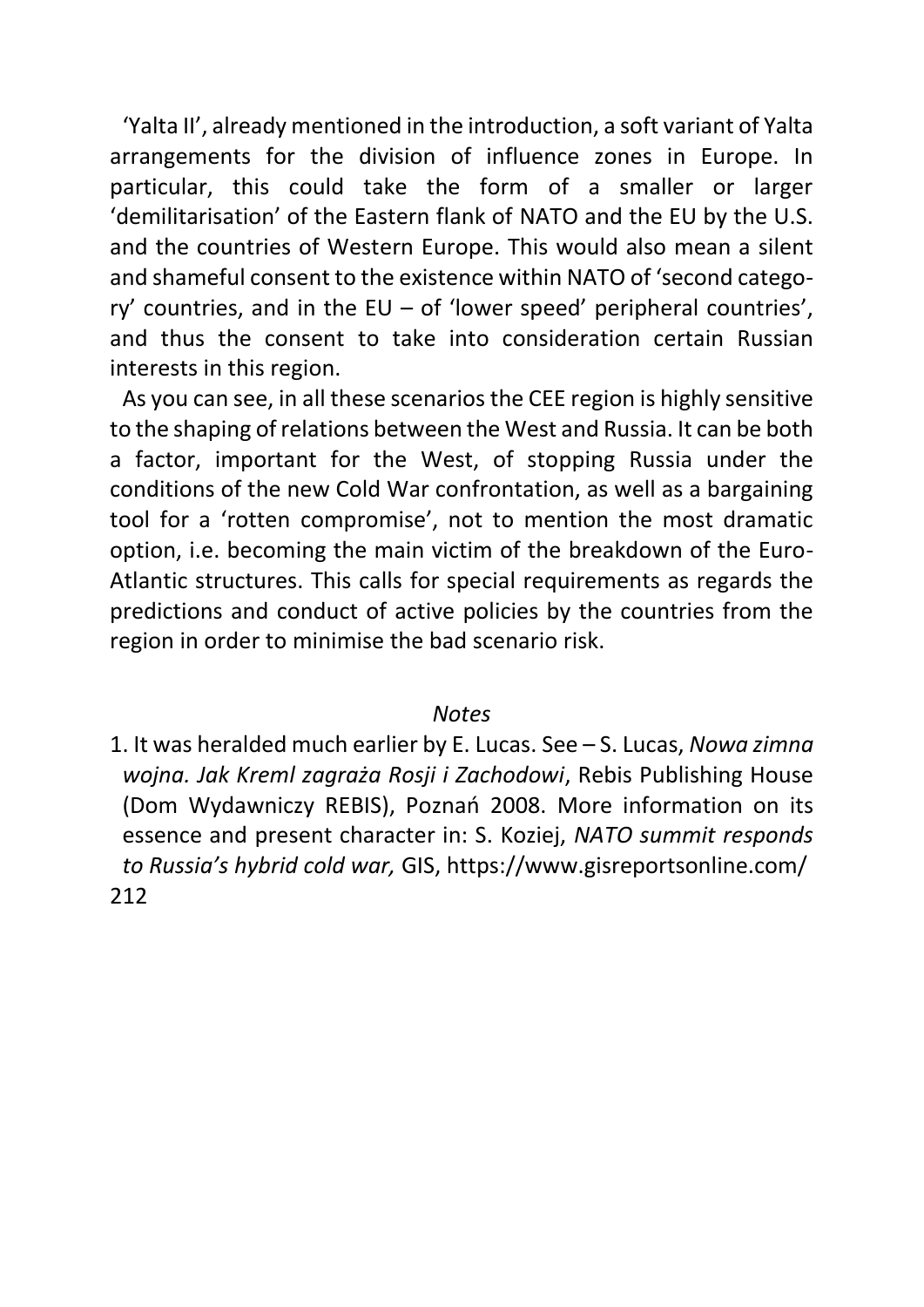nato-summit-responds-to-russias-hybrid-cold-war,defense,1916.html.

- 2. R. Shirreff, *2017: The War with Russia*, London 2016.
- 3. M. O'Hanlon, *Beyond NATO. A new security Architecture for Eastern Europe*, Brookings Institution Press, Washington 2017, https://www.brookings.edu/wp-content/uploads/2017/06/fulltext\_-beyond-nato.pdf.
- 4. P. Stronski and R. Sokolsky, *The Return of Global Russia. An Analytical Framework*, Carnegie Endowment for International Peace, December 2017,

http://carnegieendowment.org/files/CP\_320\_web\_final.pdf.

- 5. Szerokie tło tego problemu H. Kissinger, *Porządek światowy*, Czarne Publishing House (Wydawnictwo Czarne), Wołowiec 2017.
- 6. *National Security Strategy of the United States of America*, White House, December, 2017, https://www.whitehouse.gov/wpcontent/uploads/2017/12/NSS-Final-12-18-2017-0905.pdf.
- 7. For more information on this issue, see J. Bartosiak, *Pacyfik i Eurazja. O wojnie*, Warszawa 2016.
- 8. See inter alia M. Chalmers, *Preparing for War in Korea*, RUSI Whitehall Report 4-17, September 2017 https://rusi.org/sites/default/files/201709 rusi preparing for war in korea chalmers web.pdf. See also - L. Allard, M. Duchâtel, F. Godemen, *Pre-empting defeat: in search of North Korea's nuclear doctrine*, European Council On Foreign Relations, November 2017, http://www.ecfr.eu/page/-/ECFR-237-

In search of North Koreas nuclear doctrine.pdf.

9.O ideowych podstawach nowej polityki rosyjskiej – see e.g. Ф. Лукьянов, *Консерватизм для эпохи нестабильности Самопознание, саморазвитие, самоуважение*, "Россия b Глобальной Политике", Спецвыпуск, Май 2017,

http://globalaffairs.ru/media/docs/2017\_book\_final.pdf.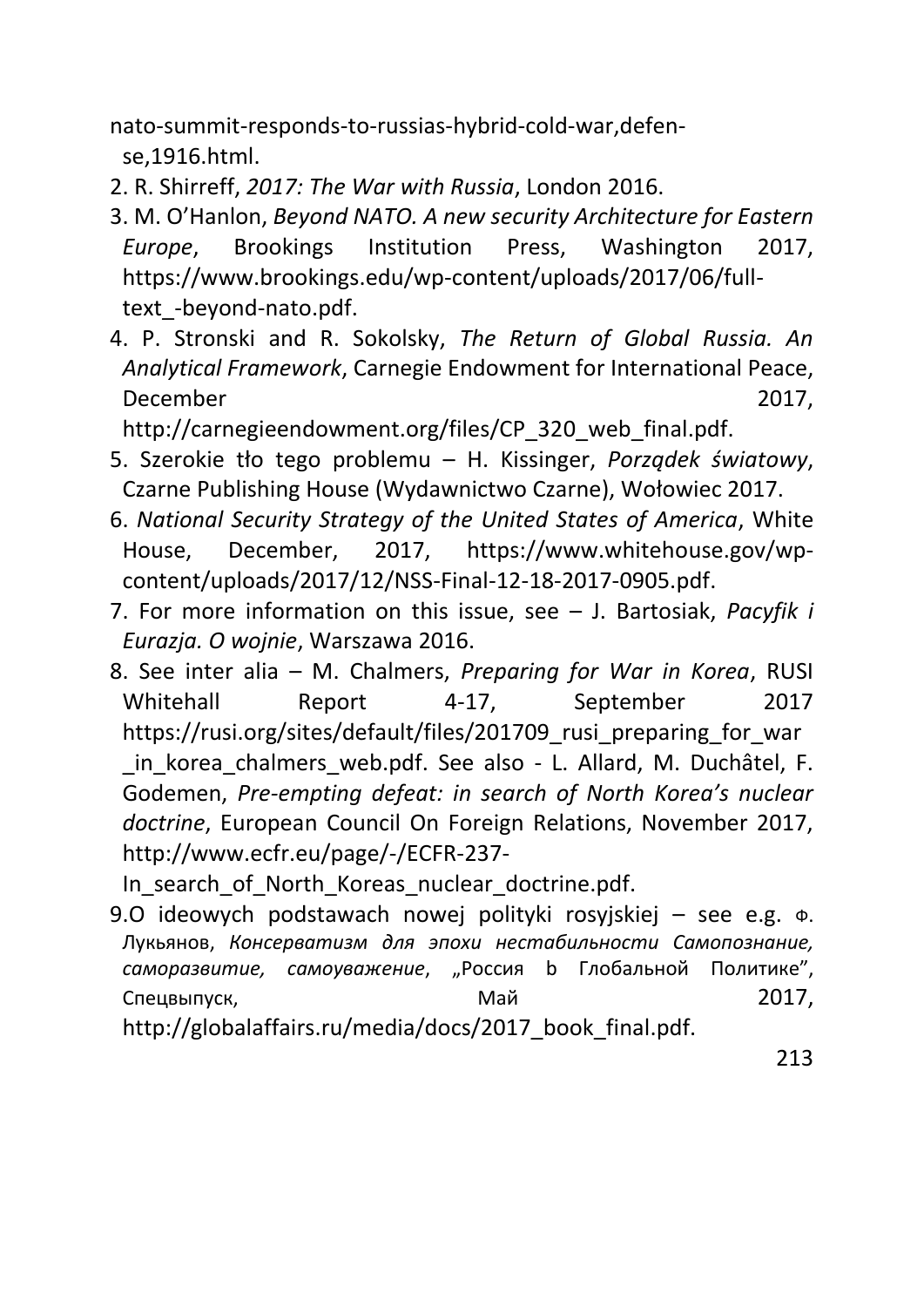- 10. J. Sherr, *The Militarization of Russian Policy*, Transatlantic Academy, 2017, PAPER SERIES NO. 10, http://www.gmfus.org/file/14253/download.
- 11. *Russian Military Capability in a Ten-Year Perspective – 2016*, Gudrun Persson (ed.), FOI, Stockholm, December 2016, https://www.foi.se/report-search/pdf?fileName=D%3A%- 5CReportSearch%5CFiles%5C5fa9f89b-8136-4b15-9aaf-1d227aee90a0.pdf.
- 12. S. James, B. Wasser, B. Connable, S. Grand-Clement, *Russian Strategy in the Middle East*, Santa Monica, CA: RAND Corporation, 2017,

https://www.rand.org/content/dam/rand/pubs/perspectives/PE200 /PE236/RAND\_PE236.pdf

- 13. S. Keil, M. Michelot, *Drawing Red Lines in Gray Areas: Deterring Russia's Challenge to Transatlantic Security Today*, GMF, Security and Defense Policy, 2017, No.3, http://www.gmfus.org/sites/default/files/publications/pdf/Drawing %20Red%20Lines%20in%20Gray%20Areas.pdf.
- 14. *Shared Vision, Common Action: A Stronger Europe. A Global Strategy for the European Union's Foreign and Security Policy*, June 2016,

https://eeas.europa.eu/archives/docs/top\_stories/pdf/eugs\_review \_web.pdf.

15. S. Koziej, *Strategia globalna UE: szanse i dalsze wyzwania wdrożeniowe*, Pułaski Policy Papers (previously known as Komentarz Międzynarodowy Pułaskiego), Warszawa, 7 February 2017, https://pulaski.pl/wp-

content/uploads/2017/02/Pulaski\_Policy\_Papers\_Nr\_3\_17.pdf.

16. S. Koziej, *Hybrydowa zimna wojna w Europie*, Pułaski Policy Papers (previously known as Komentarz Międzynarodowy Pułaskiego), Warszawa, 5 September 2016, https://pulaski.pl/wpcontent/uploads/2015/02/Pulaski\_Policy\_Papers\_Nr\_20\_16.pdf.

17. J. N. Miller Jr., R. Fontaine, *A New Area in U.S.-Russian Strategic Stability: How changing Geopolitics and Emerging*  214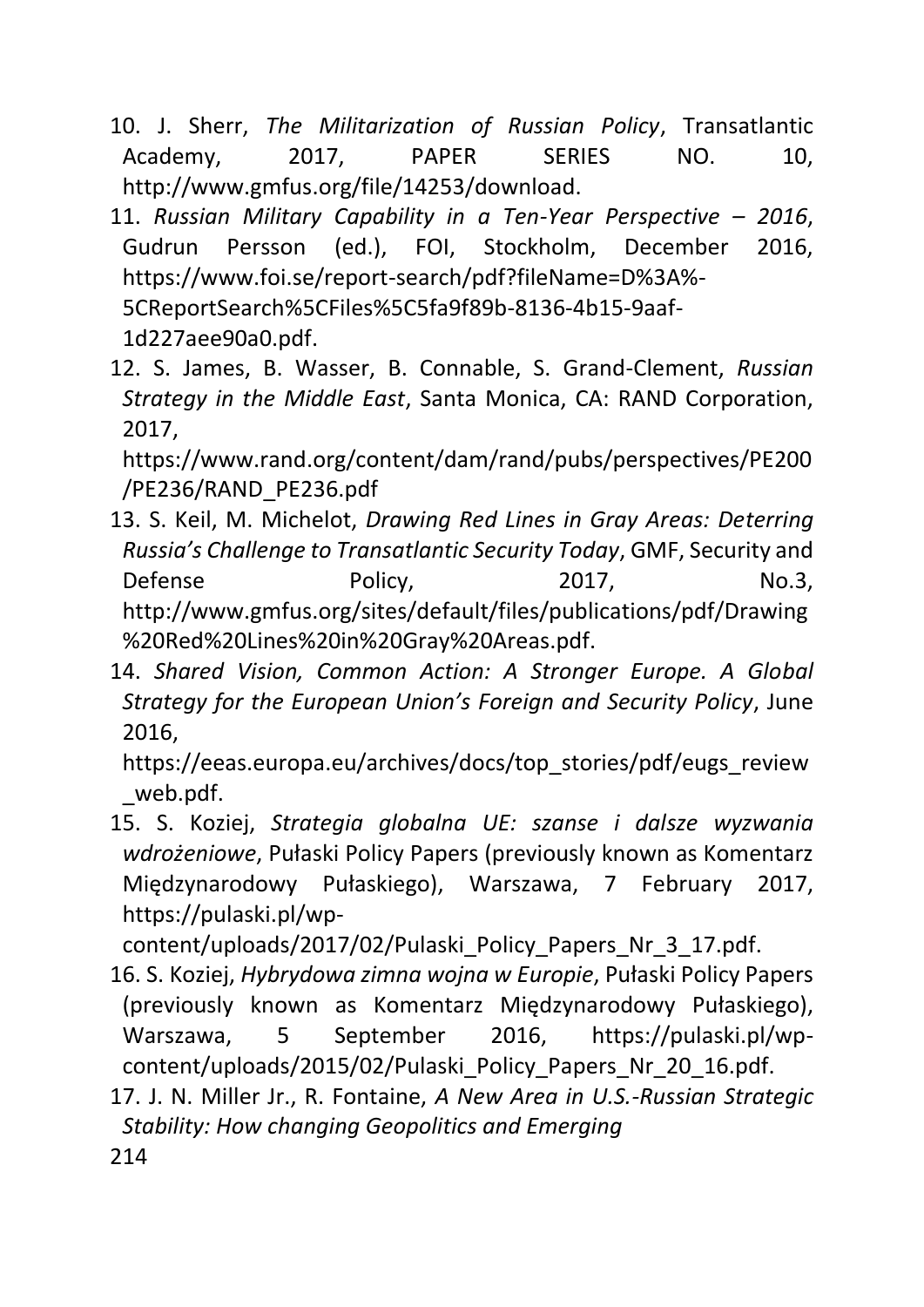*Technologies are Reshaping Pathways to Crisis and Conflict*, Center for

a New American Security, September 2017, https://s3.amazonaws.com/files.cnas.org/documents/CNASReport-ProjectPathways-Finalb.pdf?mtime=20170918101504.

- 18. S. Koziej, *Rosyjska doktryna militarna na potrzeby nowej zimnej wojny,* Presentation for debate at the department seminar, Lazarski University (Uczelnia Łazarskiego), Warszawa, 14 December 2017, http://koziej.pl/wp-content/uploads/2017/12/KMSP-KMSG-Doktryna-militarna-Rosji-w-NZW.pdf.
- 19. S. Koziej, Nato Still Needs an Answer as Russia Tests Thresholds in East. GIS. 5 November 2015. https://www.gisreportsonline.com/nato-still-needs-an-answer-asrussia-tests-thresholds-in-east,defense,1778.html.
- 20. F., Bryan, M. Povlock, S. Watts, M. Priebe, E. Geist, *Assessing Russian Reactions to U.S. and NATO Posture Enhancements*, Santa Monica, CA: RAND Corporation, 2017, https://www.rand.org/content/dam/rand/pubs/research\_reports/R R1800/RR1879/RAND\_RR1879.pdf.
- 21. S. Koziej, *Russia Writes New Rules for Post-Cold War Rivalry with NATO*, GIS, 6 September 2017, https://www.gisreportsonline.com/russia-writes-new-rules-for-post-cold-warrivalry-with-nato,defense,2315.html.
- 22. *The Kremlin Playbook: Understanding Russian Influence in Central and Eastern Europe*, CSIS, October 2016, https://csisprod.s3.amazonaws.com/s3fs-public/publica-

tion/1601017 Conley KremlinPlaybook Web.pdf.

23. This problem seen from the Polish perspective – see S. Koziej, *Polish Security Policy in the Context or the new Cold War between Russia and the West*, Warsaw University (Uniwersytet Warszawski), Warsaw, 1 December 2017 http://koziej.pl/wpcontent/uploads/2017/12/Polish-Security-Policy-in-the-context-otthe-NCW.pdf .